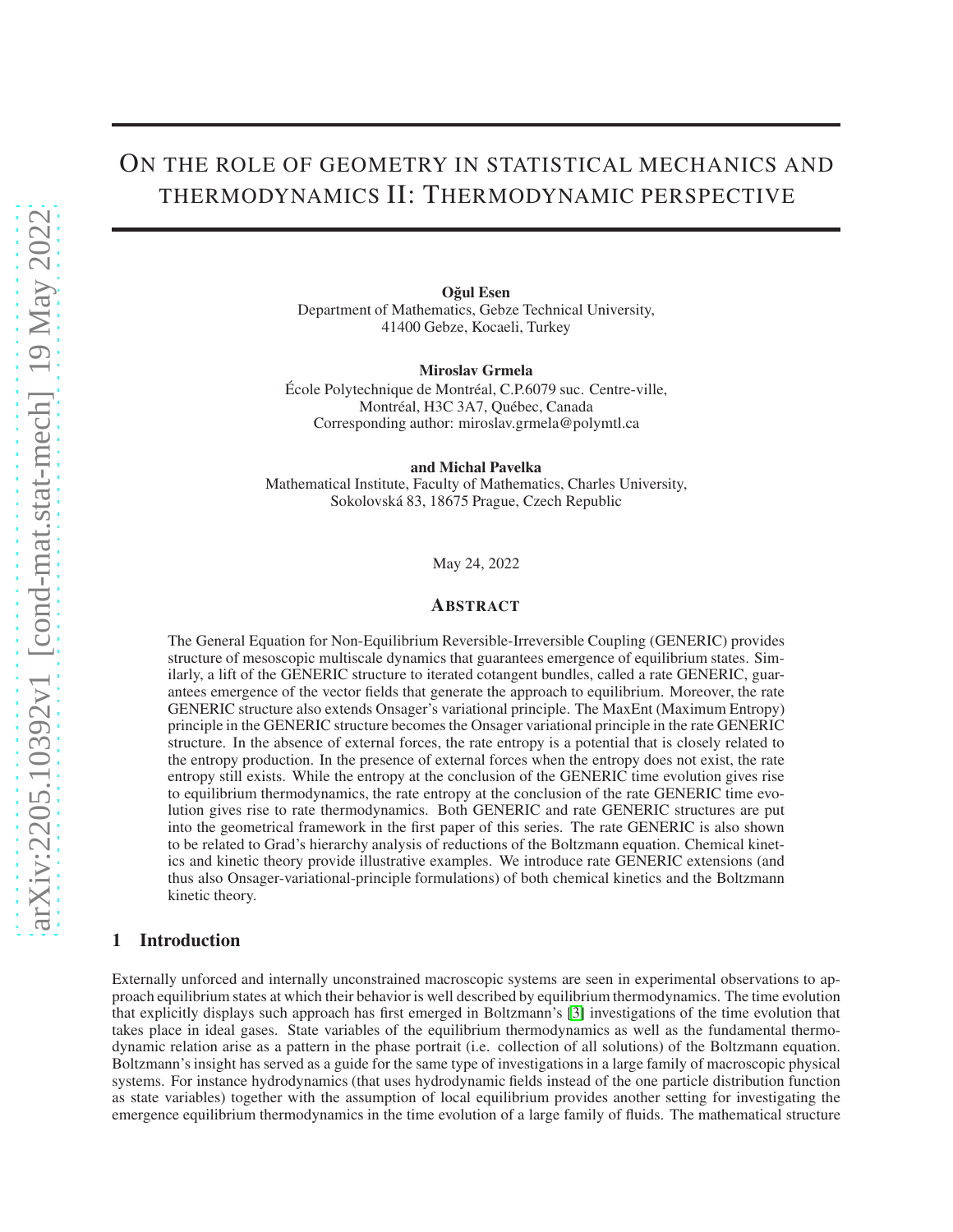that is essential for the emergence of equilibrium states in phase portraits of mesoscopic time evolution equations has been collected in an abstract GENERIC equation. The original Boltzmann equation as well as hydrodynamic and other mesoscopic time evolution equations whose solutions show the emergence of equilibrium thermodynamics are all its particular realizations.

The state variable in the abstract GENERIC equation is left unspecified. The vector field that generates the mesoscopic time evolution is the sum of the Hamiltonian part (representing mechanics) and the gradient part (representing thermodynamics). The building blocks in which the individual features of the macroscopic systems under consideration are expressed are three potentials (having the physical interpretation of energy, entropy and number of moles) and two geometrical structures (one transforming the gradient of energy to the Hamiltonian vector field and the other transforming the gradient of entropy into the gradient vector field). The GENERIC time evolution equation represents also a dynamical formulation of the Maximum Entropy principle (MaxEnt). The entropy is maximized by following the time evolution generated by the GENERIC vector field.

The abstract GENERIC structure has been found useful in modeling the time evolution of complex physical systems [\[31\]](#page-21-0) and in data driven modeling [\[9\]](#page-21-1). In both cases, the GENERIC structure brings an organization. After selecting the level of description by specifying the state variables, the GENERIC building blocs can be searched separately. If they satisfy all the required properties and if they are put correctly in the places reserved for them, then model predictions are guaranteed to approach a state of thermodynamic equilibrium, described by classical equilibrium thermodynamics. In the case of complex fluids, the building blocks are found by using a physical insight into the systems under investigation, while in the case of data-driven modeling, the blocks are found from collected data.

In the first paper [\[17\]](#page-21-2) of this series of two papers, we ask the question of what is an appropriate geometrical environment for GENERIC. The problem is that Hamiltonian mechanics is usually represented in different geometric setting than gradient dynamics, and thus it is not clear in which setting their sum (GENERIC) should be formulated. Robert Hermann [\[41\]](#page-22-0) and Ryszard Mrugala [\[57\]](#page-22-1) have realized that the Gibbs formulation of equilibrium thermodynamics [\[21\]](#page-21-3) finds its most natural geometrical environment in the contact geometry. Indeed, the Legendre transformations, that are of fundamental importance in the equilibrium thermodynamics, preserve the contact structure. We have extended Hermann's observation to dynamics. In the "geometrization" of dynamics, the features and concepts that are arising in the investigation of the phase portrait are taking the guise of geometrical structures. In this way they become manifestly displayed. In one of the formulations inspired by geometry, the GENERIC time evolution is shown to be a contact structure preserving time evolution in  $T^*M \times \mathbb{R}$  (where M is the state space and  $T^*M$  is its cotangent bundle) restricted to one of its Legendre submanifolds. In this second paper, we investigate the physical interpretation of the geometrical formulations. We also show (in Section [2\)](#page-2-0) how the equilibrium thermodynamics emerges as a pattern in the phase portrait generated by GENERIC.

In Section [3,](#page-8-0) we investigate reductions of detailed GENERIC descriptions to less detailed ones. Rayleigh [\[71\]](#page-23-0) followed by Onsager [\[58\]](#page-22-2), Prigogone [\[69\]](#page-23-1), Gyarmati [\[40\]](#page-22-3), and more recently by Doi [\[14\]](#page-21-4), Rajagopal and Srinivasa [\[70\]](#page-23-2), and Guo and Hou [\[39\]](#page-22-4) have replaced entropy with a dissipation potential in the role of the potential that is extremized in the reduction process. Instead of maximizing the entropy subjected to constraints (that are constants of motion in the approach to equilibrium), it is the dissipation potential that is extremized subjected to constraints (that represent fluxes in the reduced theory). This variation principle is called Rayleigh's principle of the least energy dissipation or in its extended form Onsager's variational principle,

$$
\frac{\delta D}{\delta \dot{q}} = \frac{\delta F}{\delta q},\tag{1}
$$

where q is a set of state variables, D a dissipation function and F a free energy [\[59,](#page-22-5) [48\]](#page-22-6). The Onsager's principle is usually considered as unrelated to GENERIC, without geometrical interpretation, without clear reasoning of the minimization, and without direct relation to maximization of entropy. We, on the other hand, get a dynamic version of Onsager principle by lifting GENERIC, keeping the static version as a consequence of the dynamic one. We show that the physics behind it is the same as the physics behind the MaxEnt, except that MaxEnt is the reduction to equilibrium thermodynamics while the Onsager principle reduces to a less detailed dynamical theory. In this perspective, the reduced theory is not the equilibrium thermodynamics, but another dynamical theory involving less details.

In this paper we provide a relation between GENERIC and Onsager's variational principle, giving the latter a geometric meaning. We derive Onsager's variational principle from GENERIC in two ways. First, in a bottom up derivation we lift GENERIC to iterated cotangent bundles. Second is the top down derivation in which we begin with GENERIC representing a more detailed theory, reformulate it into a hierarchical form, and close the hierarchy. The Onsager variational principle arises in the closure. Both derivations enrich Onsager's variational principle by providing the time evolution making the extremization and providing, in addition to the reduced dynamics, the rate fundamental thermodynamic relation inherited from the process of extremization. The latter relation is analogous to the fundamental thermodynamic relation inherited from the maximization of the entropy in the MaxEnt principle. The bottom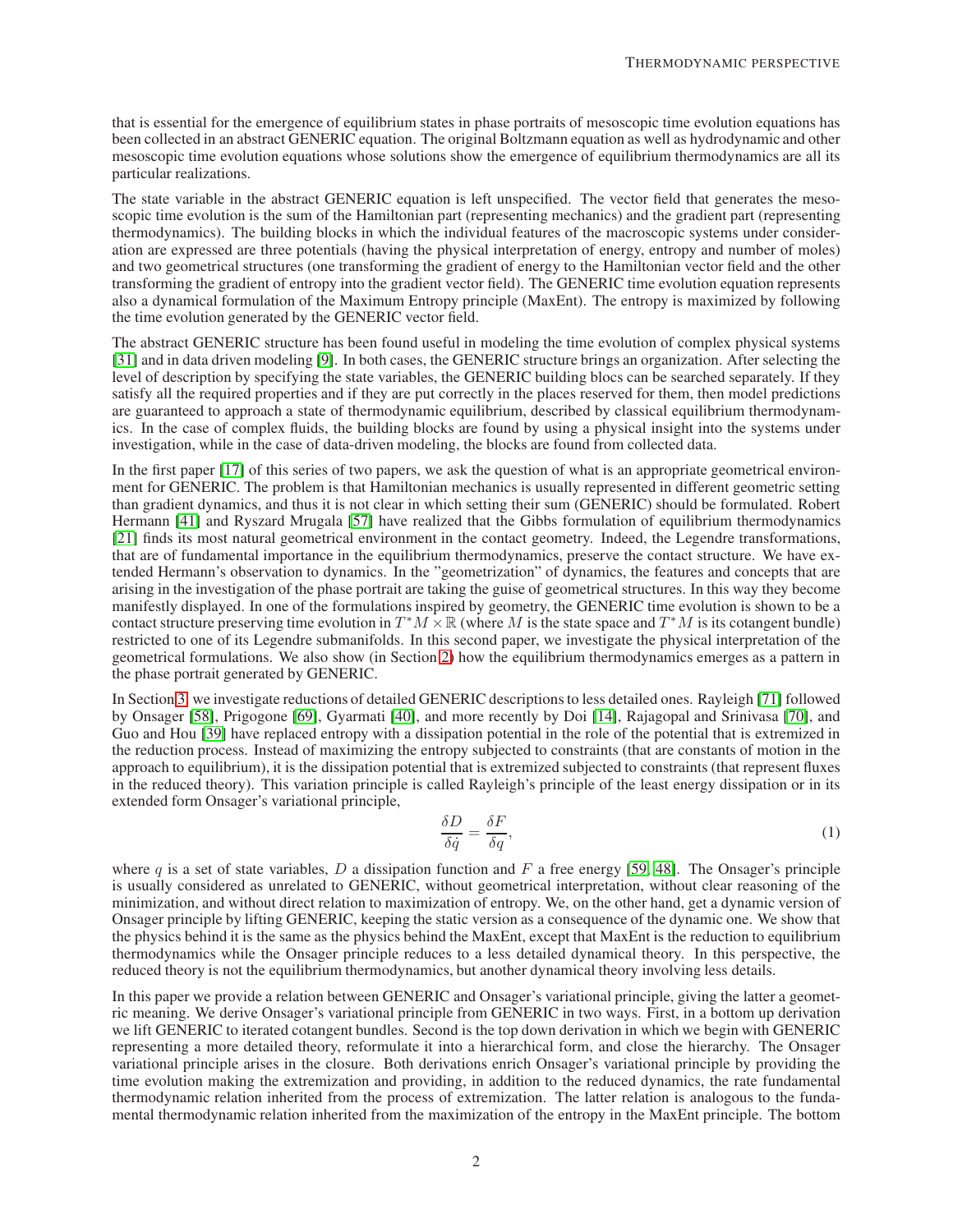up derivation has started already in Part I [\[17\]](#page-21-2), where we called the lifted GENERIC a rate GENERIC. We keep this terminology and use systematically the adjective "rate" to make a distinction between the investigation of the approach to equilibrium initiated by Boltzmann (and put into an abstract form in GENERIC) and the investigation of the approach to a reduced dynamics initiated by Rayleigh, Chapman and Enskog, and Grad. Both investigations have the same structure and use the same type of quantities, which means that the dissipation potential is the rate entropy, and the Rayleighian in Onsager's variational principle becomes the rate thermodynamic potential in the rate GENERIC (dynamical extension of the Onsager principle).

The rate GENERIC can also be seen as GENERIC extended to address preceding stages in the time evolution of macroscopic systems. In the absence of external forces and internal constraints, GENERIC addresses the approach to equilibrium. The rate GENERIC addresses the preceding stage of the time evolution whose outcome, in the absence of external forces, are the forces driving the approach towards the equilibrium. The rate time evolution is of primary importance not only because it precedes the approach to equilibrium, but also because it does not have to be followed by it. The rate thermodynamics resulting from the rate time evolution is applicable also in the presence of external forces or internal constraints that prevent approach to equilibrium.

Illustrations in the field of chemical kinetics and kinetic theory are worked out in Section [4.](#page-16-0) In both theories, we formulate Onsager's variational principle. In particular, we derive a rate Boltzmann equation whose solutions approach the time evolution governed by the Boltzmann equation.

# <span id="page-2-0"></span>2 GENERIC

Let us start with the multiscale character of the GENERIC framework. How can we identify a structure that is common to well established (for instance, well tested with experimental observations) mesoscopic dynamical theories? Since a common structure of time evolution equations implies common properties of their solutions, we look first for properties of solutions shared by well established mesoscopic time evolution equations. We focus on the multiscale nature of the time evolution. By this property we mean that by changing the focus of observations from local in time and space to more global in time and space behavior, results of the coarser observations are well described by an autonomous theory that ignores the details that are not seen in the coarser observations and manifestly displays new emerging overall features that are not seen in the original theory. The autonomous theory obtained in this way is called a reduced theory. The reduction involves both a loss and a gain. The details are lost and the overall features are gained.

In particular, externally unforced macroscopic systems reach (as  $t \to \infty$ ) equilibrium states, where their behavior is well described by the classical equilibrium thermodynamics [\[6\]](#page-20-1). Experimentally observed behavior of externally unforced and internally unconstrained macroscopic systems can be thus described on two levels: the microscopic level on which the macroscopic systems are seen as being composed of  $\sim 10^{23}$  particles whose time evolution is governed by classical mechanics, and the macroscopic level on which the same physical systems are seen though the eyes of the classical equilibrium thermodynamics. Both levels are autonomous, both have been developed independently on the basis their own family of experimental observations, and both can be also applied independently. In addition, the experimentally observed behavior of most macroscopic systems can also be described by a sequence of intermediate (mesoscopic) autonomous levels, as for instance the level of kinetic theory and the level of hydrodynamics [\[7,](#page-20-2) [23\]](#page-21-5).

How shall we identify a structure expressing the multiscale nature of the time evolution? There are two paths to take. The first is to recognize common features in existing time evolution equations on well established levels. The second is to investigate in detail solutions of governing equations on a chosen well established single mesoscopic level. On the second path, the first step is to solve completely the governing equations and create the phase portrait (collection of all trajectories). The second step is to recognize in it a pattern that is then interpreted as the phase portrait corresponding to the reduced time evolution. Following this path, the structure of the time evolution equations that we search is the structure that guarantees the emergence of patterns in their phase portraits. The obvious difficulties that we meet on the second path makes us to turn to the first path on which governing equations on several well established levels are known from independent investigations. We look for their common features. It was the second path that led to the GENERIC equation discussed in this paper. The GENERIC equation expresses mathematically the multiscale nature of dynamical theories of macroscopic systems.

The GENERIC equation has three foundation stones: (i) mechanics expressed mathematically in terms of abstract Hamiltonian system ([\[10\]](#page-21-6), [\[2\]](#page-20-3), (ii) thermodynamics expressed in terms of the gradient dynamics [\[5\]](#page-20-4), [\[22\]](#page-21-7), (iii) the Boltzmann equation [\[3\]](#page-20-0) providing an example of a well established mesoscopic time evolution in which mechanics and thermodynamics are combined. An abstract GENERIC time evolution equation combining the abstract Hamiltonian dynamics with the gradient dynamics appeared first in [\[15\]](#page-21-8). The Boltzmann kinetic equation and the governing equations of hydrodynamics have been put into the form displaying explicitly the GENERIC structure in [\[28\]](#page-21-9), [\[55\]](#page-22-7), [\[46\]](#page-22-8), and [\[27\]](#page-21-10). The name GENERIC (an acronym for General Equation for Non-Equilibrium Reversible-Irreversible Cou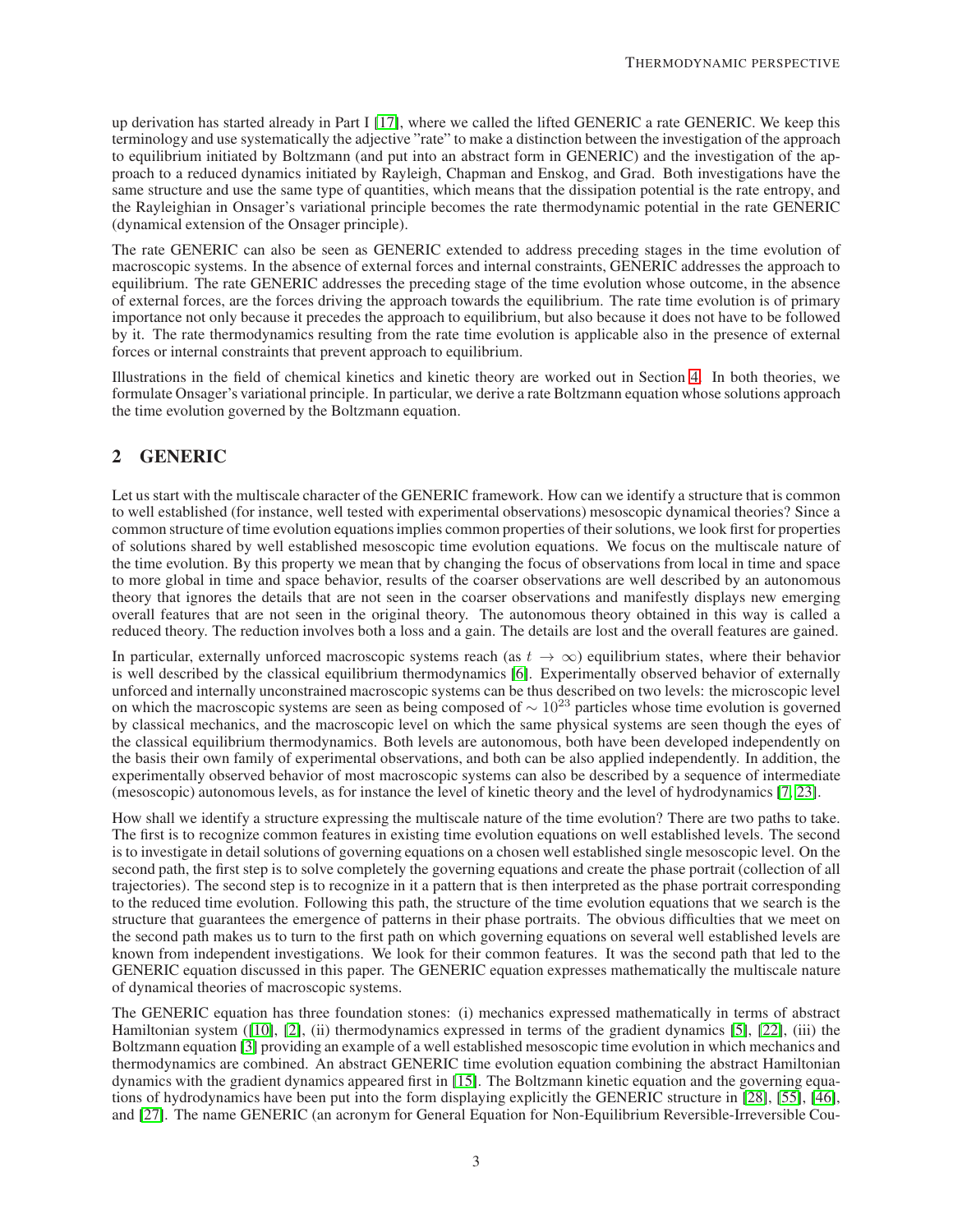pling) has been introduced in [\[37\]](#page-21-11), [\[62\]](#page-22-9). Another name for the same type of structure, introduced in [\[56\]](#page-22-10), is a metriplectic structure (referring to a combination of symplectic and metric structures). A difference between GENERIC and metriplectic is that the former uses dissipation potentials while the latter sticks to the dissipative brackets [\[34\]](#page-21-12). The contact geometry has been brought into the GENERIC time evolution in [\[29\]](#page-21-13), [\[66\]](#page-22-11), [\[17\]](#page-21-2) and stochastic analysis (in particular the large deviation theory in connection with the dissipation potentials) in [\[53\]](#page-22-12), [\[54\]](#page-22-13).

Now we proceed to formulate the GENERIC equation as an abstraction of the Boltzmann equation. The state variables are denoted by x and M denotes their state space,  $x \in M$ . In the particular case of the Boltzmann equation, the state variable is  $x = f(r, p)$ , where r is a position vector and p momentum of one particle and  $f(r, p)$  is the one particle distribution function, and  $M$  is the space of all one-particle distribution functions.

In order to derive the equation governing the time evolution of  $f(r, v)$ , we begin with the Hamiltonian time evolution

<span id="page-3-0"></span>
$$
\begin{pmatrix}\n\dot{\mathbf{r}} \\
\dot{\mathbf{p}}\n\end{pmatrix} = \begin{pmatrix}\n0 & 1 \\
-1 & 0\n\end{pmatrix} \begin{pmatrix}\nEr \\
Ep\n\end{pmatrix}
$$
\n(2)

of  $(r, p)$ , where  $E(r, p)$  is the energy of one particle. We use hereafter a shorthand notation  $E_r = \frac{\partial E}{\partial r}$ ;  $E_p = \frac{\partial E}{\partial p}$ . If the macroscopic system under investigation is a dilute gas, the energy is only the kinetic energy  $E(r, p) = \frac{p^2}{2m}$ ,  $(m - p)$ being the mass of one particle) and [\(2\)](#page-3-0) turns into  $\dot{\mathbf{r}} = \mathbf{p}/m = \mathbf{v}; \dot{\mathbf{p}} = 0$  governing the time evolution of a free particle. Using the geometrical viewpoint of the Hamiltonian dynamics recalled in [\[17,](#page-21-2) [16\]](#page-21-14), we now lift [\(2\)](#page-3-0) to

<span id="page-3-1"></span>
$$
\frac{\partial f(\mathbf{r}, \mathbf{p})}{\partial t} = LE_{f(\mathbf{r}, \mathbf{p})},\tag{3}
$$

governing the time evolution of  $f(r, p)$ . The Poisson bivector L is given by the Poisson bracket

$$
\{A, B\} = \int dr \int dp \langle A_f, L B_f \rangle
$$
  
= 
$$
\int dr \int dp f(r, p) \left( \frac{\partial A_f(r, p)}{\partial r} \frac{\partial B_f(r, p)}{\partial p} - \frac{\partial B_f(r, p)}{\partial r} \frac{\partial A_f(r, p)}{\partial p} \right).
$$
 (4)

With this Poisson bivector  $L$ , the time evolution equation [\(3\)](#page-3-1) becomes

$$
\left(\frac{\partial f(\mathbf{r}, \mathbf{p})}{\partial t}\right)_{(Ham)} = -\frac{\partial (fEp)}{\partial \mathbf{r}} + \frac{\partial (fEr)}{\partial \mathbf{p}} \tag{5}
$$

which, with the energy  $E(r, p) = \int dr \int dp f \frac{p^2}{2m}$ , turns into  $\frac{\partial f}{\partial t} = -\frac{\partial (fv)}{\partial r}$  $\frac{\langle J\bm{\mathit{v}}\rangle}{\partial \bm{r}}.$ 

In order to explain the reason why we are making the lift from  $(r, p)$  to  $f(r, p)$ , we recall that we look for a structure of the time evolution equation which manifestly displays patterns in the phase portrait. We expect that the patterns will be easier to recognize in the trajectories of particle distribution functions than in the particle trajectories.

The abstract formulation

<span id="page-3-2"></span>
$$
(\dot{x})_{(Ham)} = \{x, E\} = LE_x \tag{6}
$$

of the free flow part of the Boltzmann equation [\(3\)](#page-3-1) is the Hamiltonian part of the abstract GENERIC equation. The operator  $L(x)$  in [\(6\)](#page-3-2) is called Poisson bivector (see [\[17\]](#page-21-2)). The bracket  $\{A, B\} = \langle A_x, L(x)B_x \rangle$  is a Poisson bracket (A and B are real-valued sufficiently regular functionals  $M \to \mathbb{R}$  and  $\langle \bullet, \bullet \rangle$  is a pairing in M) satisfying the following properties:

$$
(i) skew-symmetry: \{A, B\} = -\{B, A\}
$$
\n
$$
(7a)
$$

(*ii*) **bilinearity** : 
$$
\{rA + sB, C\} = r\{A, C\} + s\{B, C\}
$$
, where  $r \in \mathbb{R}, s \in \mathbb{R}$  (7b)

(*iii*) Leibnitz identity :  $\{A, BC\} = \{A, B\}C + \{A, C\}B$  (7c)

$$
(iv) Jacobi identity: \{A, \{B, C\}\} + \{B, \{C, A\}\} + \{C, \{A, B\}\} = 0.
$$
\n(7d)

Now we turn to the part of the mesoscopic time evolution expressing the lack of details needed in microscopic mechanics. We follow Boltzmann's analysis of the time evolution of dilute gases. The particles in the dilute gas move freely until they collide with another particle or particles. In order to express collisions in [\(2\)](#page-3-0), we would have to consider not one but at least two particles (i.e.  $(r,p)$  would have to extend to  $(r_1,p_1,r_2,p_2))$  and the energy would have to include, in addition to the kinetic energy, also an interaction energy expressing a short range hard core repulsion among the particles. Instead of making this type of extension, we follow Boltzmann and make an extension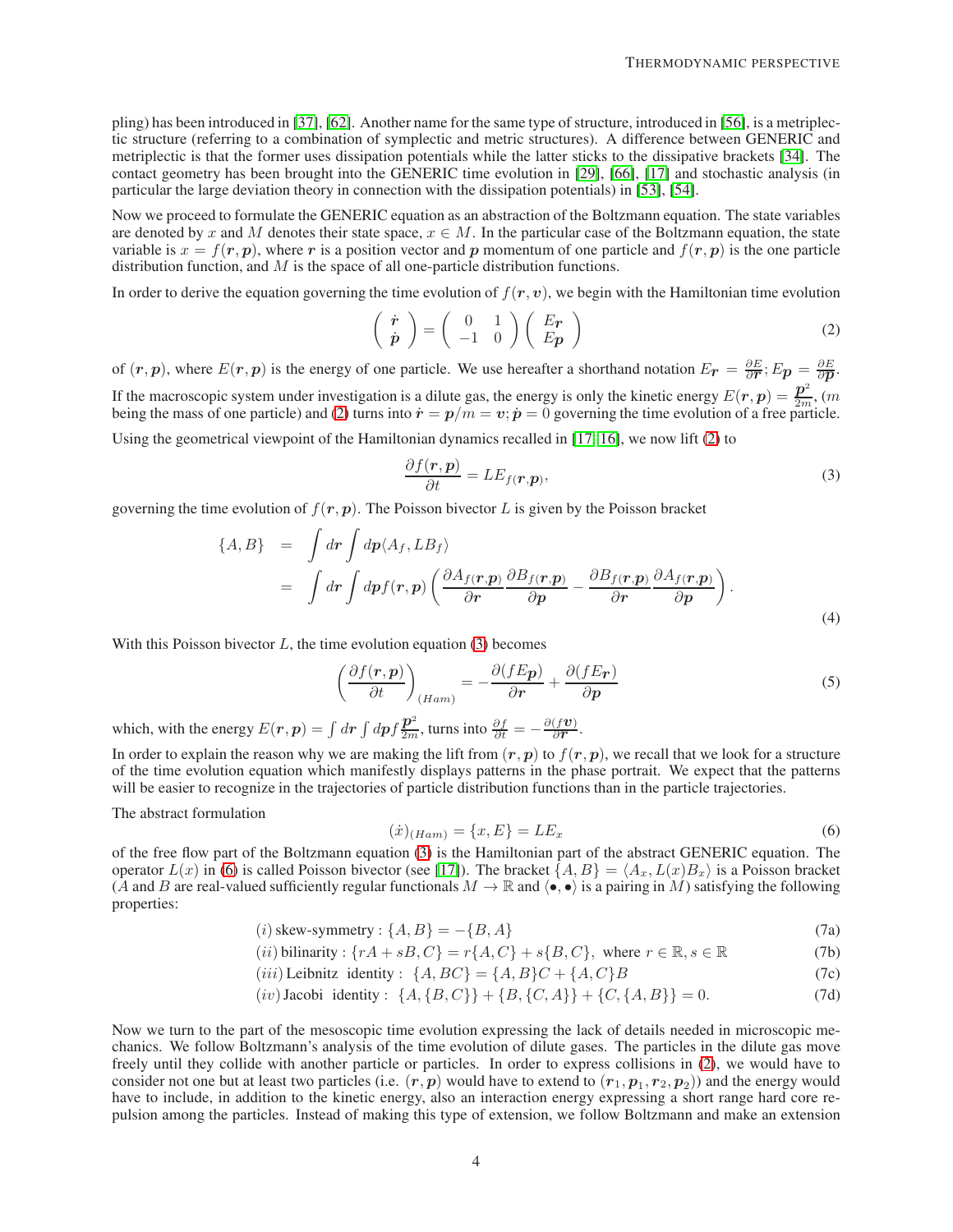that already includes elements of the pattern recognition process. Collisions are events in the time evolution that we expect to be most consequential for the overall look of the phase portrait. Moreover, details of the trajectories of the two colliding particles are not expected to influence the pattern in the phase portrait. The two particle collisions can be taken into account in the time evolution of  $f(r, p)$  as a pointwise gain-loss balance of momenta that preserves the total momentum and the total kinetic energy. These considerations (see more details in Section [4.2\)](#page-18-0) lead to

<span id="page-4-1"></span>
$$
\left(\frac{\partial f}{\partial t}\right)_{(diss)} = \Xi_{f^*(\boldsymbol{r},\boldsymbol{p})}|_{f^*(\boldsymbol{r},\boldsymbol{p})=S_{f(\boldsymbol{r},\boldsymbol{p})}}
$$
(8)

where  $\Xi(f, f^*)$  is a dissipation potential and  $S(f) = -k_B \int dr \int dp f(r, p) \ln f(r, p)$  is the Boltzmann entropy;  $k_B$ is the Boltzmann constant. The explicit form of the dissipation potential  $\Xi(f, f^*)$  is given in Section [4.2.](#page-18-0)

We now list the properties of dissipation potential  $\Xi$ . The dissipation potential  $\Xi : T^*M \to \mathbb{R}$  usually depends on  $x^*$ only through its dependence on  $\mathcal{K}x^*$ , where  $\mathcal K$  is a linear operator<sup>[1](#page-4-0)</sup>. For example in fluid mechanics,  $\mathcal K$  is the gradient  $\frac{\partial}{\partial r}$ , and in chemical kinetics (see Section [4.1\)](#page-16-1), it is the stoichiometric matrix. We shall use the notation  $X^* = \mathcal{K}x^*$ and call it, in accordance with an established terminology in nonequilibrium thermodynamics, a thermodynamic force. Moreover, dissipation potentials are required to satisfy:

<span id="page-4-5"></span>\n- (i) 
$$
\langle x^*, \Xi_{x^*} \rangle = a \langle X^*, \Xi_{X^*} \rangle
$$
, where  $a \in \mathbb{R}^+$
\n- (ii)  $\Xi(x, X^*)|_{X^* = 0} = 0$ ; for all  $x \in M$
\n- (iii)  $\Xi$  reaches its minimum at  $X^* = 0$
\n- (iv)  $\Xi(x, X^*)$  is a convex function of  $X^*$  in a neighborhood of  $X^* = 0$ ,  $\forall x \in M$ .
\n

The abstract formulation

<span id="page-4-2"></span>
$$
(\dot{x})_{(diss)} = \Xi_{x^*}(x, X^*(x^*))|_{x^*=S_x}
$$
\n(10)

of [\(8\)](#page-4-1) is taken to be the dissipative part of the abstract GENERIC equation. We note that for  $X^*$  that are close to zero all dissipation potentials become quadratic dissipation potentials  $\Xi(x^*) = \frac{1}{2} \langle X^*, \Lambda(x) X^* \rangle$ , where  $\Lambda(x)$  is a positive definite operator, and [\(10\)](#page-4-2) becomes  $(\dot{x})^{(diss)} = (K)^T \Lambda S_x$ , which is in the form of a metriplectic system [\[55\]](#page-22-7).

The complete GENERIC equation

<span id="page-4-3"></span>
$$
\dot{x} = (\dot{x})_{(Ham)} + (\dot{x})_{(diss)} = L(x)E_x + [\Xi_{x^*}(x, X^*)]_{x^* = S_x}
$$
\n(11)

combines the Hamiltonian part [\(6\)](#page-3-2) and the dissipative part [\(10\)](#page-4-2). The combination brings new requirements on the Poisson bivector L and the dissipation potential Ξ. Both these quantities are required to be complementary degenerate in the sense that

<span id="page-4-4"></span>
$$
LS_x = 0 \,\forall \, x \in M
$$
  

$$
\langle E_x, [\Xi_{x^*}(x, X^*)]_{x^* = S_x} \rangle = 0 \text{ and } [\Xi_{x^*}(x, X^*)]_{x^* = E_x} = 0, \,\forall \, x \in M.
$$
 (12)

Equation [\(11\)](#page-4-3) in which x,  $E(x)$ ,  $S(x)$ ,  $\{A, B\}$ , and  $E(x, X^*)$  are specified is called a particular realization of the GENERIC equation [\(11\)](#page-4-3).

Using the standard terminology, the entropy  $S(x)$  is required to be a Casimir and the energy  $E(x)$  a dissipation Casimir. Casimirs are functionals  $C(x)$  for which  $LC_x = 0$ ,  $\forall x \in M$ , whereas functionals  $\mathbb{C}(x)$  for which  $\langle \mathbb{C}_x, [\Xi_{x^*}(x,X^*)]_{x^*=\mathbb{S}_x} \rangle = 0$  and  $[\Xi_{x^*}(x,X^*)]_{x^*=\mathbb{C}_x} = 0 \forall x \in M$  are called dissipation Casimirs. In the particular case of the quadratic dissipation potential  $\Xi(x, X^*) = \frac{1}{2} \langle X^*, \Lambda(x) X^* \rangle$ , the requirement of the dissipation degeneracy takes the form  $\Lambda E_x = 0$  for all  $x \in M$ . The degeneracy requirement [\(12\)](#page-4-4) is needed in order that the pattern in the phase portrait established as  $t \to \infty$  is the pattern of equilibrium thermodynamics (see Section [2.2\)](#page-6-0).

The physical content of GENERIC is expressed in two geometrical structures (symplectic and gradient) and three potentials, entropy, energy, and number of moles (or actually total mass). In the contact geometry formulation developed in Part I [\[17\]](#page-21-2), the geometrical structures enter in the contact Hamiltonian and the potentials in the Legendre manifold on which the GENERIC time evolution takes place.

#### <span id="page-4-6"></span>2.1 Approach to equilibrium, MaxEnt

Let us now focus on how GENERIC equation [\(11\)](#page-4-3) approaches the equilibrium and how it corresponds with the principle of maximum entropy (MaxEnt). Our goal is to recognize patterns in the phase portraits generated by [\(11\)](#page-4-3). The

<span id="page-4-0"></span><sup>&</sup>lt;sup>1</sup>This is similar to a decomposition of dissipative brackets [\[61\]](#page-22-14).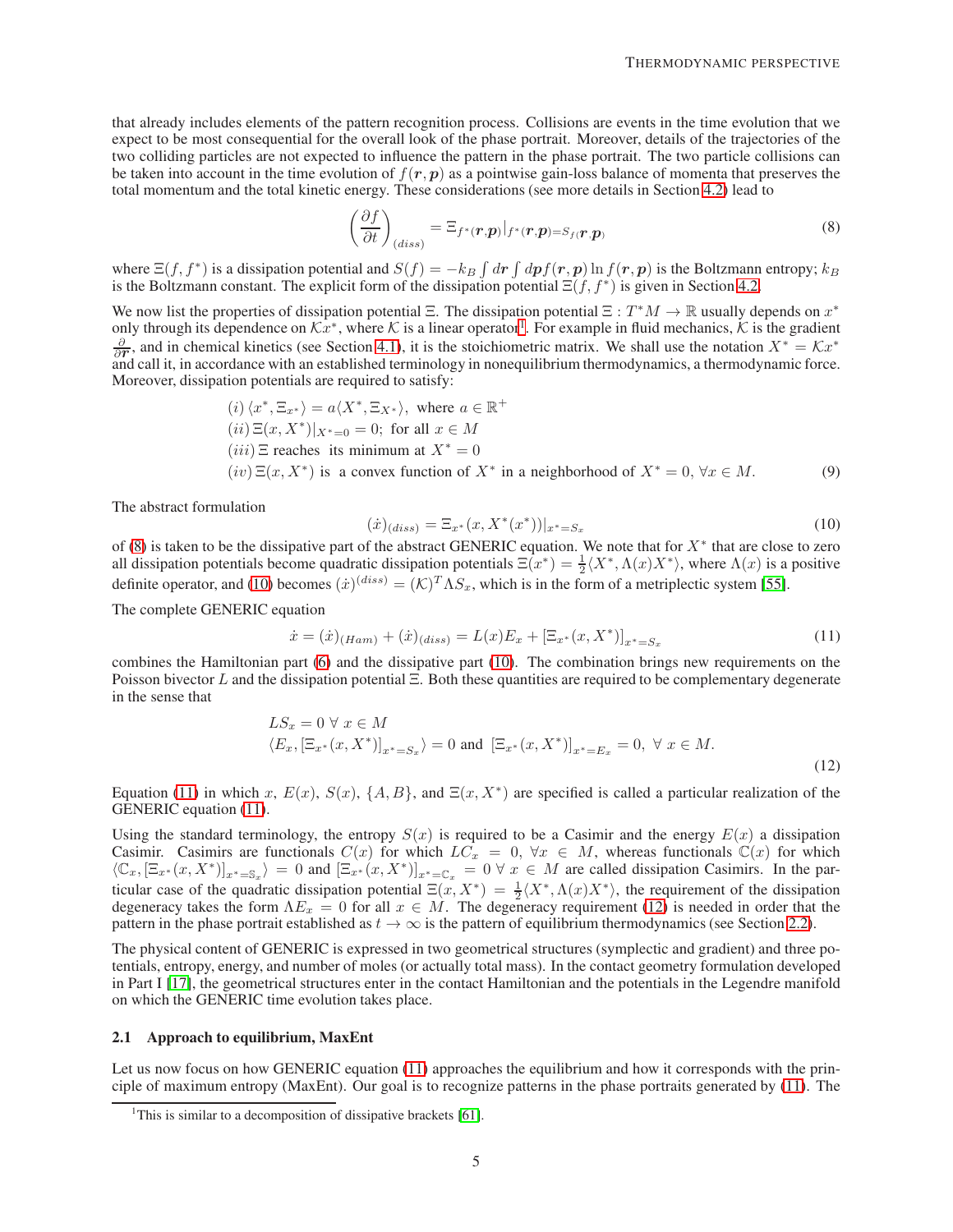simplest and the most obvious start is to look for fixed points reached as  $t \to \infty$ . The pattern formed by asymptotically reached fixed points will be the first pattern in the phase portrait that we shall interpret physically as a pattern representing a reduced theory.

Being inspired by Boltzmann's analysis of solutions of the Boltzmann equation, we look for a Lyapunov function that will lead us to fixed points. Already the way the GENERIC equation [\(11\)](#page-4-3) is written suggests to consider the entropy  $S(x)$  as the first obvious candidate for the Lyapunov function. We shall now explore consequences of this choice. Physical meaning and consequences of another candidate for the Lyapunov function will be investigated in Section [3.](#page-8-0)

We recall that in the original Boltzmann analysis of solutions to the Boltzmann equation the collision (dissipative) part did not have the form [\(8\)](#page-4-1) but a form (called a Boltzmann collision term, see [\(95\)](#page-19-0)), which arises in an explicit analysis of mechanics of collisions. Boltzmann's entropy  $S(f) = -k_B \int dr \int dp f \ln f$  arises in Boltzmann's H-theorem, which essentially consists of recasting the Boltzmann collision term into the form of Equation [\(8\)](#page-4-1). This is because Equation [\(8\)](#page-4-1) together with the degeneracy requirement [\(12\)](#page-4-4) implies that

<span id="page-5-0"></span>
$$
\dot{S} = \int dr \int dp S_f \left[ \Xi_{f^*}(f, f^*) \right]_{f^* = S_f} \ge 0. \tag{13}
$$

The inequality is a direct consequence of the properties of the dissipation potential [\(9\)](#page-4-5).

Moreover, the second law of thermodynamics, [\(13\)](#page-5-0), holds also for solutions of the abstract GENERIC equation [\(11\)](#page-4-3)

$$
\dot{S} = \langle S_x, [\Xi_{x^*}(x, X^*)]_{x^* = S_x} \rangle = a \langle X^*, \Xi_{X^*} \rangle |_{x^* = S_x} \ge 0 \tag{14a}
$$

$$
\dot{E} = 0. \tag{14b}
$$

For the later use, we also rewrite the entropy inequality into the form

<span id="page-5-1"></span>
$$
\dot{S} = \langle S_x, [\Xi_{x^*}(x, x^*)]_{x^* = S_x} \rangle = [\Xi(x, x^*) + \Xi^{\dagger}(x, x^{\dagger})]_{x^{\dagger} = \Xi_{x^*}(x, x^*)}]_{x^* = S_x}
$$
(15)

where  $\Xi^{\dagger}(x, x^{\dagger})$  is the Legendre transformation of  $\Xi(x, x^*)$  in the variable  $x^*$ . The second equality in [\(15\)](#page-5-1) follows directly from the definition of the Legendre transformation. Actually, the Fenchel equality reads

<span id="page-5-7"></span><span id="page-5-2"></span>
$$
\langle x^*, x^\dagger \rangle \le \Xi(x, x^*) + \Xi^\dagger(x, x^\dagger), \tag{16}
$$

and the equality holds when  $x^{\dagger}$  and  $x^*$  are related via the Legendre transform.

The relations [\(14\)](#page-5-2) together with the requirements of the concavity of the entropy  $S(x)$  and convexity of the energy  $E(x)$  makes the thermodynamic potential

<span id="page-5-4"></span>
$$
\Phi(x; e^*, n^*) = -S(x) + e^* E(x) + n^* N(x) \tag{17}
$$

a Lyapunov function for the approach to equilibrium states  $\hat{x}(e^*, n^*)$  that are solutions to  $\Phi_x = 0$  and form a manifold

<span id="page-5-5"></span>
$$
\widehat{\mathcal{M}} = \{ x \in M | \Phi_x = 0 \},\tag{18}
$$

called the equilibrium manifold.<sup>[2](#page-5-3)</sup> The function  $N(x)$  appearing in [\(17\)](#page-5-4) is a real-valued and sufficiently regular function (or a collection of functions) that is (are) both Casimirs and dissipation Casimirs [\[17\]](#page-21-2), and thus remain unchanged during the time evolution governed by [\(11\)](#page-4-3). In the context of mesoscopic dynamics, one example of such function  $N(x)$  is the total number of moles (in kinetic theory,  $N(f) = \int dr \int dp f(r, p)$ ). The quantities  $e^*$  and  $n^*$  are real numbers playing the role of Lagrange multipliers in the minimization of the thermodynamic potential  $\Phi(x; e^*, n^*)$ . Their physical meaning will be discussed below in Section [2.2.](#page-6-0) The complementary degeneracy [\(12\)](#page-4-4) of the Poisson and gradient structures allows us to write [\(11\)](#page-4-3) in the form

<span id="page-5-6"></span>
$$
\dot{x} = \frac{1}{e^*} L \Phi_x - [\Xi_{x^*}(x, x^*)]_{x^* = \Phi_x} \tag{19}
$$

which displays the thermodynamic potential [\(17\)](#page-5-4) as the Lyapunov function.

A closer examination of trajectories in the neighborhood of the equilibrium states  $\hat{x}(e^*, n^*)$  reveals that the time<br>inequality (14) does not suffice to prove the approach to  $\hat{x}(e^*, n^*)$ . We illustrate it on the example inequality [\(14\)](#page-5-2) does not suffice to prove the approach to  $\hat{x}(e^*, n^*)$ . We illustrate it on the example of the Boltzmann equation (i.e.  $x$  is a one perticle distribution function). We see easily that the trajectories app equation (i.e.  $x$  is a one particle distribution function). We see easily that the trajectories approaching the equilibrium states  $\hat{x}(e^*, n^*)$  have to avoid the manifold

$$
\mathcal{M}^{(diss)} = \{ x \in M | X^* = 0 \},\tag{20}
$$

<span id="page-5-3"></span><sup>&</sup>lt;sup>2</sup>Potential  $\Phi$  is a Lyapunov function only when the system under consideration is isolated. For open systems, it has to be generalized as in [\[4\]](#page-20-5).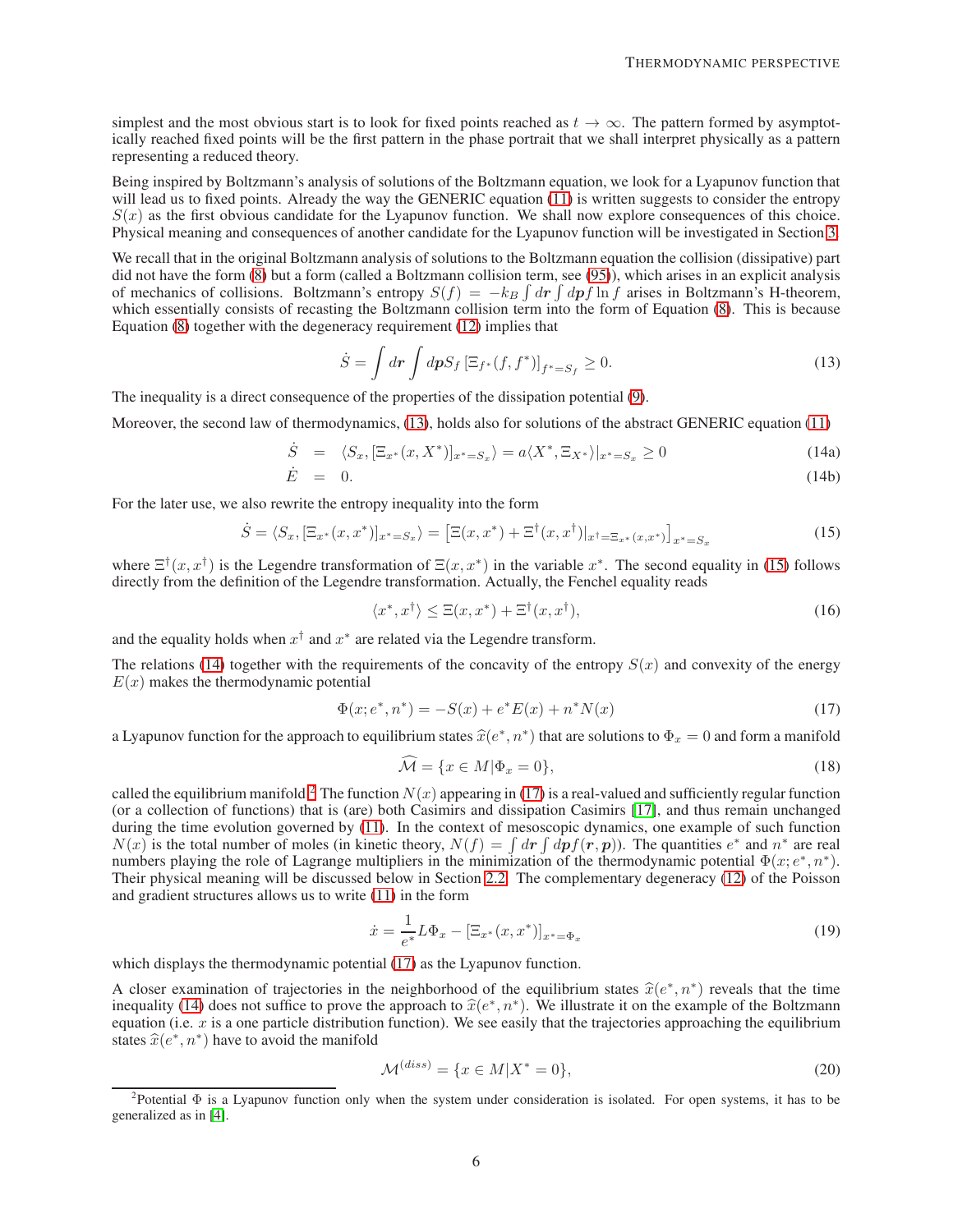called the dissipation-equilibrium manifold. This is because  $\mathcal{M}^{(diss)}$  is an invariant manifold and because  $X^*(f) = 0$ for all  $f \in \mathcal{M}^{(diss)}$  implies that there is no dissipation force inside  $\mathcal{M}^{(diss)}$  that would drive the approach of  $f \in$  $\mathcal{M}^{(diss)}$  to  $\widehat{x}(e^*, n^*) \in \widehat{\mathcal{M}} \subset \mathcal{M}^{(diss)}$ .

In order to see the invariance of  $\mathcal{M}^{(diss)}$ , we recall (see more in Section [4\)](#page-16-0) that in the case of the Boltzmann equation, the dissipation equilibrium manifold  $\mathcal{M}^{(diss)}$  is composed of local Maxwellian distribution functions and the thermodynamic equilibrium manifold  $\widehat{M}$  is composed of total Maxwellian distribution functions. The Maxwell distribution  $f^{(Maxw)}(\mathbf{r}, \mathbf{p})$  is defined as a distribution function whose conjugate  $f^{(Maxw)^*}(\mathbf{r}, \mathbf{p}) = S_{f^{(Maxw)}(\mathbf{r}, \mathbf{p})}$  $a + \langle b, p \rangle + c p^2$ , where  $S(f)$  is the Boltzmann entropy  $S(f) = -k_B \int dr \int dp f \ln f$  and  $a, b, c$  are parameters. The Maxwell distribution is called local if  $(a, b, c)$  are functions of r such that  $\int dp f^{(Maxw)} = \int dp f$ ;  $\int dp f^{(Maxw)} p =$  $\int dp f p$ ;  $\int dp f^{(Maxw)} p^2 = \int dv f p^2$ . The Maxwell distribution function is called total if  $(a, b, c)$  are constants such that  $b = 0$  and  $\int dp \int dr f^{(Maxw)} = \int dp \int dr f$ ;  $\int dp \int dr f^{(Maxw)} p^2 = \int dp \int dr f p^2$ . In addition, we note that solutions to  $\frac{\partial f(\vec{r}, \vec{p})}{\partial t} = LE_{f(\vec{r}, \vec{p})}$  are  $f_0(\vec{r} - pt, \vec{p})$ , where  $f_0(\vec{r}, \vec{p}) = f(\vec{r}, \vec{p}, t)|_{t=0}$ ).

The presence of the Hamiltonian part of the vector field in combination with the dissipation part  $\Xi_{x^*}$  prevents the trajectories  $x(t)$  to enter into  $\mathcal{M}^{(diss)}$ , except at the final destination  $\hat{x}(e^*, n^*) \in \mathcal{M} \subset \mathcal{M}^{(diss)}$ . The Hamiltonian part of the vector field does not generate any dissipation by itself, but in combination with the gradient part of the vector field, it enhances it. This role of the Hamiltonian dynamics in the dissipative time evolution has been proven for the Boltzmann equation in [\[26\]](#page-21-15), [\[13\]](#page-21-16). It is likely that this dissipation mechanism (Grad-Desvillettes-Villani enhancement of dissipation) plays a key role in the emergence of the time irreversibility in the microscopic dynamics. A very small microscopic instability (a microturbulence) arising in microscopic dynamics is gradually enhanced by the Grad-Desvillettes-Villani mechanism into the dissipation appearing in the GENERIC equation [\(11\)](#page-4-3), that then drives the approach to equilibrium states  $\hat{x}(e^*, n^*)$ . This conjecture is at present supported only by results about solutions to the Poltzmann counting in which the gradient part of the vector field concreting the discipation is c the Boltzmann equation in which the gradient part of the vector field generating the dissipation is already present but is not strong enough by itself to drive solutions to the equilibrium states. Only the vector field that combines the weak dissipative part with the non-dissipative Hamiltonian part brings solutions to the Boltzmann equation to the equilibrium states (to the total Maxwellian distribution functions) [\[13\]](#page-21-16).

#### <span id="page-6-0"></span>2.2 Equilibrium thermodynamics

We have shown that the time evolution generated by [\(11\)](#page-4-3) terminates at equilibrium states  $\hat{x}(e^*, n^*) \in \mathcal{M} \subset M$  (see [\(18\)](#page-5-5)). The manifold  $\widehat{\mathcal{M}}$  is the pattern that we have recognized in the phase portrait generated by [\(11\)](#page-4-3). We can arrive at  $\widehat{\mathcal{M}}$  either by following the GENERIC time evolution or alternatively simply by solving

$$
\Phi_x(x, e^*, n^*) = 0,\t(21)
$$

i.e. by maximizing the entropy  $S(x)$  subjected to constraints  $E(x)$  and  $N(x)$ . The latter route to  $\widehat{\mathcal{M}}$  is called Maximum Entropy principle or briefly *MaxEnt principle* [\[44\]](#page-22-15).

It may seem strange that a pattern, that is something endowed with an order, emerges in the process of maximizing entropy that increases disorder. Here we see the importance of constraints in the maximization. Allegorically speaking, the constraints are the bricks from which the pattern is built. The rest is a sand. The bricks are assembled into a pattern in the maximization process. The entropy maximization makes the details (i.e. the sand) maximally irrelevant so that they can be eventually (when the maximization process is completed) eliminated.

The two potentials  $E(x)$  and  $N(x)$  representing the constraint as well as the entropy  $S(x)$  have roots in the time evolution. The entropy  $S(x)$  drives the approach to  $\mathcal M$ , the energy  $E(x)$  and the number of moles  $N(x)$  are constants of motion. When we do not know the time evolution and use only MaxEnt to pass from the state space M to  $\mathcal{M}$ , then all three potential have to be postulated. A notable example of using only the MaxEnt principle to reach  $\widehat{\mathcal{M}}$  is the Gibbs equilibrium statistical mechanics in which  $M$  is the completely microscopic space with n-particle distribution functions,  $n \sim 10^{23}$  as its elements. The time evolution enters only indirectly in the postulated Gibbs entropy, that is assumed to be universally applicable to all macroscopic systems and that expresses indirectly an assumed ergodicity of the phase portrait.

Now we ask the question of what is the autonomous reduced level that the pattern recognized in the equilibrium states  $\widehat{\mathcal{M}}$  represents. The quantities  $e^*$  and  $n^*$ , that serve in MaxEnt as Lagrange multipliers, parametrize the pattern and thus serve as state variables in the reduced theory. The structure on  $\widehat{M}$  that is inherited from GENERIC [\(11\)](#page-4-3) is thus:

(i) no time evolution,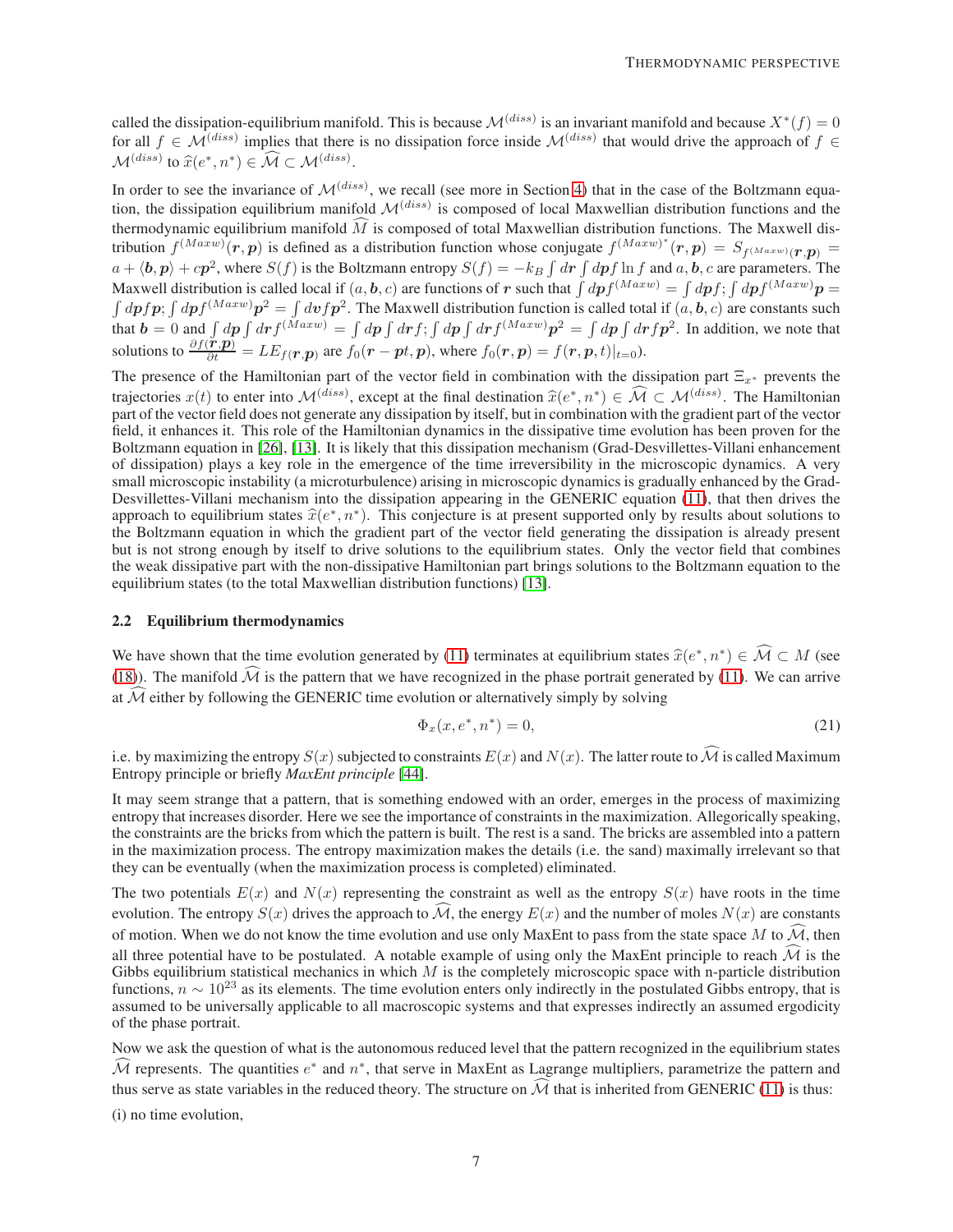(ii) three state variables

<span id="page-7-1"></span>
$$
(S^*, e^*, n^*)\tag{22}
$$

where  $S^* \in \mathbb{R}, e^* \in \mathbb{R}, n^* \in \mathbb{R}$ , and

(iii) a relation, called a fundamental thermodynamic relation, among them

<span id="page-7-0"></span>
$$
S^* = S^*(e^*, n^*)
$$
 (23)

where  $S^*(e^*, n^*) = \Phi(\hat{x}(e^*, n^*); e^*, n^*).$ 

The relation [\(23\)](#page-7-0) does not however represent yet the complete equilibrium thermodynamics. What is missing is the physical interpretation of [\(22\)](#page-7-1)? Macroscopic systems at equilibrium interact with their environment by interchanging heat and/or mechanical macroscopic work. The interactions are made on the boundaries of the systems. In the investigation of dynamics that led us to [\(11\)](#page-4-3), we have ignored the boundaries by considering the macroscopic systems to be either infinite or finite with periodic boundary conditions. We shall not begin to discuss mesoscopic and microscopic dynamics with boundaries, but we shall include boundaries directly into [\(22\)](#page-7-1) and [\(23\)](#page-7-0). We take the boundaries into account in the following three steps:

1. We transform [\(23\)](#page-7-0) into

<span id="page-7-2"></span>
$$
S = S(E, N) \tag{24}
$$

by the Legendre transformation

(i.e. 
$$
S(E, N) = [-S^*(e^*, n^*) + e^*E + n^*N]_{(e^*, n^*) = (\widehat{e^*, n^*)}}
$$
, where  $(\widehat{e^*, n^*)}$  is a solution to  $(-S^*(e^*, n^*) + e^*E + n^*N)_{e^*} = 0$  and  $(-S^*(e^*, n^*) + e^*E + n^*N)_{n^*} = 0$ ). Next, we extend (24) into

<span id="page-7-3"></span>
$$
S = S(E, N, V) \tag{25}
$$

where  $V$  is a new state variable representing the volume of the macroscopic system under consideration. Until now, the entropy  $S$ , the energy  $E$ , and the number of moles  $N$  have been their values per unit volume.

2. The state variables  $(S, E, N)$  are extensive. This means that if we make a transformation  $V \to \lambda V$ , where  $\lambda \in \mathbb{R}$ , then also  $E \to \lambda E$ ;  $N \to \lambda N$ , and  $S \to \lambda S$ . The extensivity, if applied to the relation [\(25\)](#page-7-3), implies that the function  $S(E, N, V)$  is a 1-homogeneous function, i.e.  $\lambda S = S(\lambda E, \lambda N, \lambda V)$ . The 1-homogeneity then implies

$$
S = e^*E + n^*N + v^*V,
$$
\n(26)

which in turn implies

$$
S^* = v^*.\tag{27}
$$

3. Finally, we assume that the walls that separate macroscopic systems and that either freely pass or complete stop passing E, N, and V are readily available. The passage of the internal energy is the passage of heat, the passage of N is made by using appropriate membranes, and the volume is changed, for instance, by moving a piston in a cylinder.

With the above three steps, with which we have extended [\(23\)](#page-7-0), implied by GENERIC, we have arrived at a formulation of the complete classical equilibrium thermodynamics. Using the standard terminology, we have that  $(e^*, n^*, v^*)$  =  $(\frac{1}{T}, -\frac{\mu}{T}, -\frac{P}{T})$ , where T is the absolute temperature,  $\mu$  is the chemical potential, and P is the pressure.

The state variables  $(22)$  are directly measurable. Let us recall for example the measurement of the temperature  $T$ . A thermometer is a macroscopic system for which the fundamental thermodynamic relation is known (from experimental observations of the relation among, for instance  $P$ ,  $V$ , and  $T$ ), and which is surrounded by walls that prevent changes in  $V$  and  $N$  while allowing passage of internal energy  $E$ . If we now put the thermometer into contact with a system under investigation and surround both systems with a wall that does not pass  $E$ , then MaxEnt implies that the temperatures inside and outside of the thermometer are the same. Since we know the fundamental thermodynamic relation inside the thermometer, we can read the temperature inside the thermometer in, for example, the pressure or the volume measured inside the thermometer.

Summing up, the classical equilibrium thermodynamics is a theory reduced from the GENERIC equation [\(19\)](#page-5-6) (by focusing on the pattern in its phase portrait composed of fixed points) together with an extension that addresses the size and the boundaries of the macroscopic systems (aspects that are ignored in GENERIC). In the following section, we extend GENERIC similarly as Extended Irreversible Thermodynamics [\[45\]](#page-22-16) extends Classical Irreversible Thermodynamics [\[12\]](#page-21-17).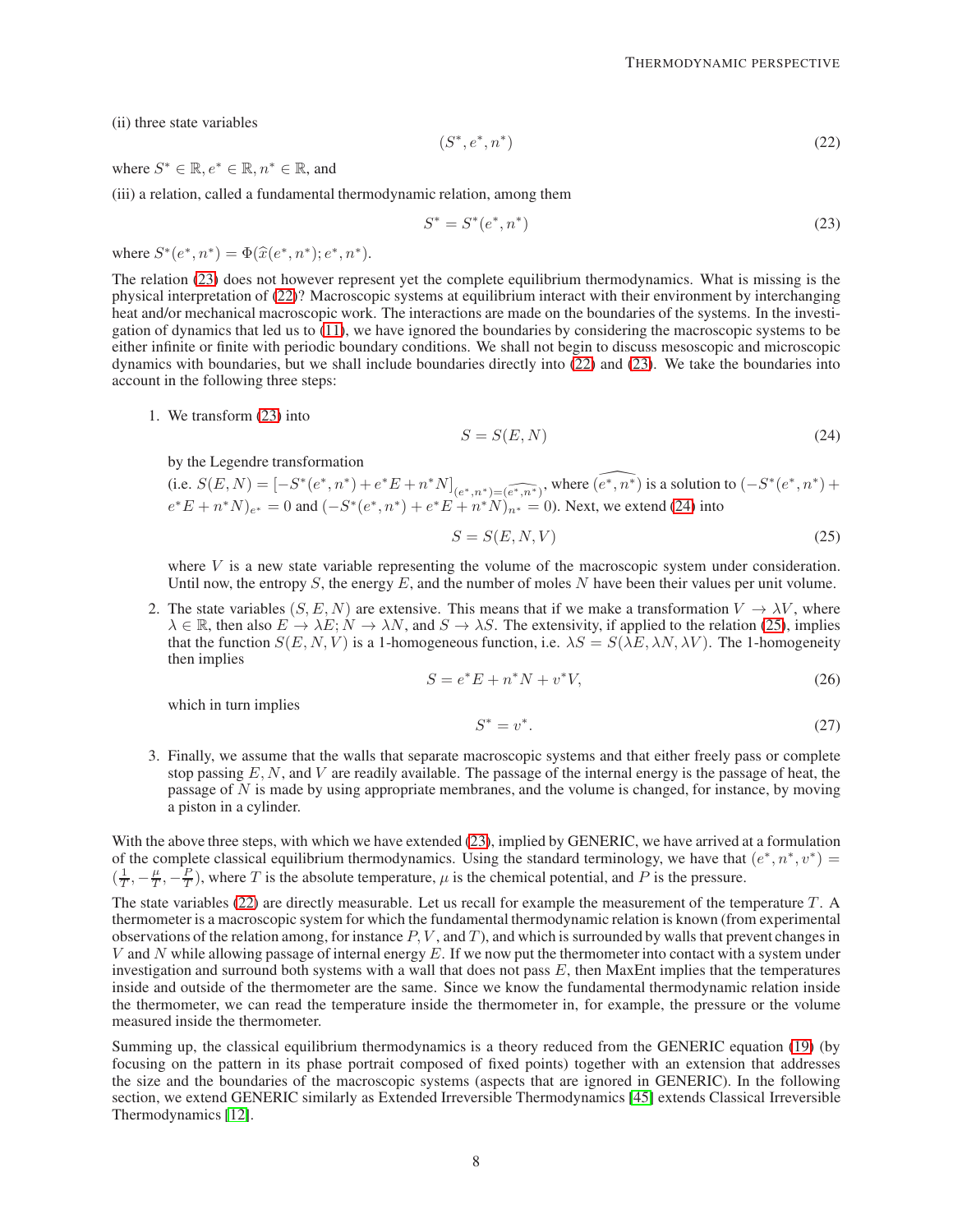# <span id="page-8-0"></span>3 Rate GENERIC

In this section, we are aiming at the stages of the time evolution that precede the approach to equilibrium. In other words, we are aiming at the stages where the forces described by GENERIC are created. We anticipate to find such time evolution, called a rate GENERIC time evolution, as the GENERIC time evolution lifted to the iterated tangent and cotangent bundles (route 1), or as the GENERIC time evolution describing the approach to equilibrium on levels involving more details (route 2). We have started to follow the first route in Part I [\[17\]](#page-21-2) and continue in Section [3.1.](#page-8-1) Iterated tangent and cotangent bundles provide indeed a stage for bringing a new physics addressing the time evolution of forces. On the second route, that we follow in Section [3.3,](#page-13-0) we begin with the GENERIC equation formulated on a more microscopic level. A new (more microscopic) physics is thus entering this route at the outset of the investigation. The more microscopic GENERIC equation is subsequently recast into a hierarchy (like for example recasting the Boltzmann equation into the Grad hierarchy - see Section [4\)](#page-16-0). The rate GENERIC time evolution then closes the hierarchy.

The rate GENERIC provides also a new look at the pattern recognition process in reductions. In comparison with the previous section, where the reduced (target) level is the level of equilibrium thermodynamics, on which no time evolution takes place, in this section we investigate reductions to levels on which a reduced (more macroscopic) time evolution does take place. This generalization considerably enlarges the applicability. In particular, macroscopic systems subjected to external forces or internal constraints can also be considered. While such systems are prevented from reaching equilibrium states and thus equilibrium thermodynamics is not applicable to them, they, in general, experience reductions to more macroscopic levels. For instance, a horizontal layer of a fluid that is heated from below (Rayleigh-B´enard system) can be well described on the level of hydrodynamics (and, of course, on more microscopic levels as e.g. the completely microscopic level) [\[49\]](#page-22-17). The pattern recognition process itself can be made either in the phase portrait composed of trajectories in the state space or in the phase portrait composed of trajectories of vector fields. In the former pattern recognition process, we seek invariant manifolds in the state space on which a slower time evolution takes place. In the latter pattern recognition process, we search for fixed points (that are the vector fields generating the reduced time evolution). The first viewpoint of reductions follows the pioneering works of Chapman and Enskog [\[8\]](#page-20-6) in their investigation of the reduction of the Boltzmann kinetic equation to hydrodynamics (see also [\[23\]](#page-21-5)). The second viewpoint of reductions follows Grad [\[25\]](#page-21-18) in his investigation (that begins with a hierarchy reformulation of the Boltzmann kinetic equation) of the same physical problem. We shall demonstrate that this second viewpoint can also be seen as an extension of Onsager's variational principle. In this paper, we concentrate searching for fixed points in the phase portrait of vector fields. The Chapman and Enskog approach is only briefly recalled in Section [3.3.](#page-13-0)

Regarding the notation, we keep M to denote the state space,  $x \in M$ . Moreover, we introduce a new (more macroscopic) space N with elements  $y \in M$ . Both spaces M and N are assumed to be linear spaces,  $M^*$  and  $N^*$  are their duals,  $x^* \in M^*$ ,  $y^* \in N^*$ . In order to simplify our terminology, we shall call the level on which x serves as the state variable an M-level, similarly, we shall use an N-level and an  $N^{(eth)}$ -level, where  $N^{(eth)}$  is the state space of the equilibrium thermodynamics with elements  $(E, N) \in N^{(eth)}$ .

#### <span id="page-8-1"></span>3.1 Geometric lifts

We shall arrive at the rate GENERIC time evolution equation in two steps. First, we note that the force playing the most important role in GENERIC is the gradient of entropy,  $S<sub>x</sub>(x)$ . This is the force that drives the reduction to equilibrium. Its importance is then expressed in the geometrical formulation by regarding  $S<sub>x</sub>(x)$  as a conjugate of x. Consequently, we see that if we are interested in reaching beyond the approach to equilibrium to an approach to forces governing it, we have to turn our interest to the time evolution of  $x^*$ . By lifting GENERIC to the cotangent bundle [\[17\]](#page-21-2), we obtain

<span id="page-8-2"></span>
$$
\dot{x}^* = Hess^{*-1}(x^*)\left[\left(\langle x^*, L(x)E_x(x)\rangle + \Xi(x, x^*)\right)_{x^*}\right]_{x=S_{x^*}^*(x^*)}
$$
(28)

that is an equation governing the time evolution of  $x^*$ ;  $Hess^*(x^*)$  is the Hessian of  $S^*(x^*)$  that is the Legendre transformation of  $S(x)$ , and  $Hess^{*-1}(x^*)$  is its inverse. We emphasize that [\(28\)](#page-8-2) is completely equivalent to [\(11\)](#page-4-3) when restricted to  $x^* = S_x$ . However, if this is not the case, if  $x^*$  is considered as an independent variable, then [\(28\)](#page-8-2) is a new equation.

In the second step, we complete the formulation of the rate GENERIC by leaving the setting of GENERIC that approaches equilibrium while focusing on the time evolution driven by  $\Xi_{x^*}(x, x^*)$ . We regard such time evolution as an autonomous model of the time evolution (we call it a rate time evolution) that terminates when the driving force  $\Xi_{x^*}(x, x^*)$  disappears. When the rate time evolution is completed, the time evolution of the macroscopic systems under investigation still continues. This next stage, that follows the stage of the rate time evolution, is called a reduced time evolution. In the case when external forces and internal constraints are absent, the reduced time evolution is the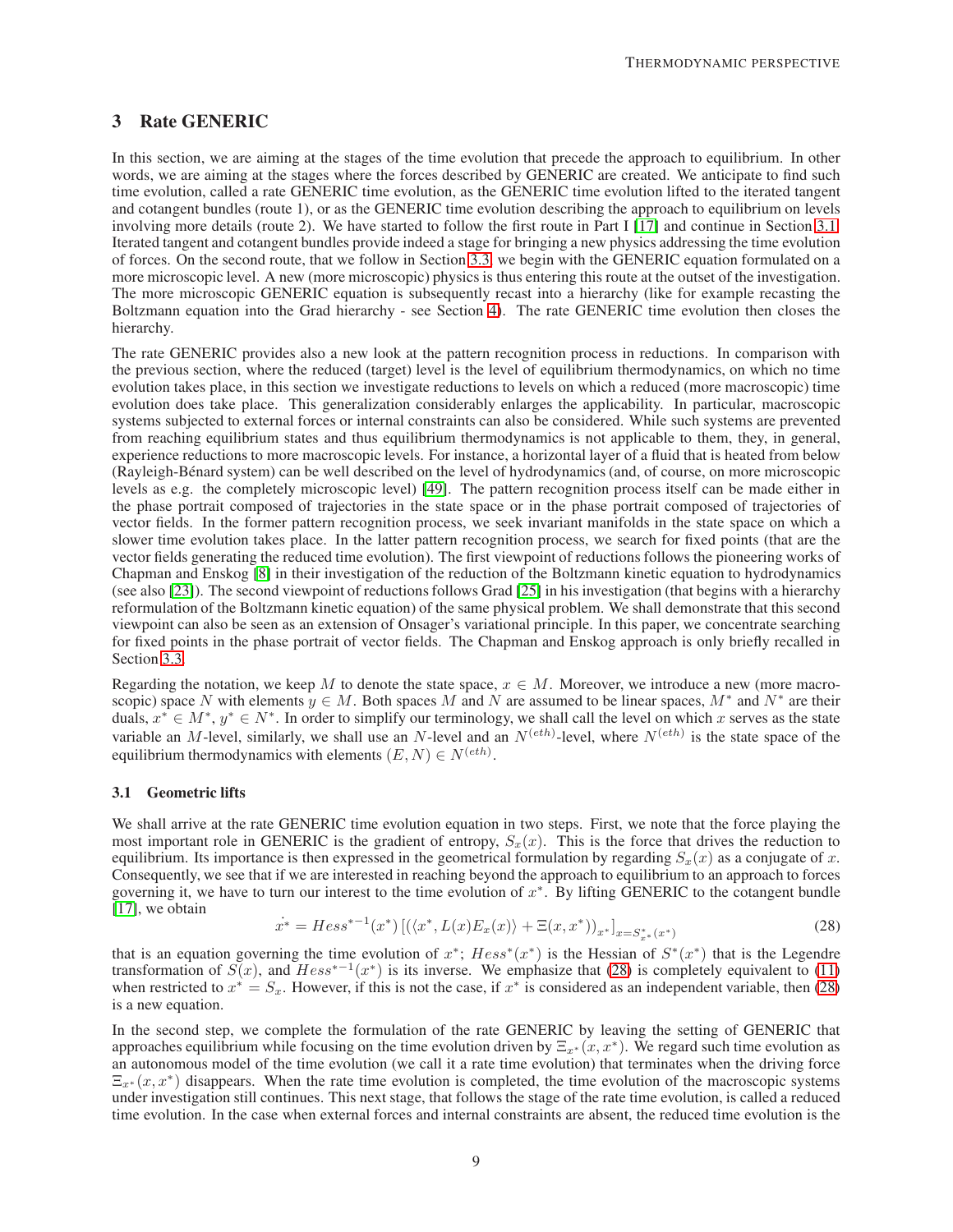GENERIC approach to equilibrium. In the case when external forces and internal constraints are present, the reduced time evolution is a time evolution that is driven by the external influences.

The simplest time evolution in  $M^*$  driven by the gradient  $\Xi_{x^*}(x, x^*)$  is

<span id="page-9-1"></span>
$$
\dot{x}^* = \mathbb{G}(x^*) \Psi_{x^*}(x^*, \mathbf{J}). \tag{29a}
$$

The time evolution in the reduced state space  $N$  is governed by

<span id="page-9-3"></span><span id="page-9-0"></span>
$$
\dot{y} = Y(x, x^*). \tag{29b}
$$

We shall call this pair of equations [\(29\)](#page-9-0) a *rate GENERIC equation*. The reduced time evolution that follows the rate time evolution governed by [\(29a\)](#page-9-1) is governed by

$$
\dot{y} = Y(x, x^*)|_{x^* = \hat{x}^*} (J) \tag{30}
$$

where  $\hat{x}^*(J)$  is a solution to

<span id="page-9-4"></span>
$$
\Psi_{x^*}(x^*, J) = 0. \tag{31}
$$

This approach has already been used to describe phase inversion [\[33\]](#page-21-19) and non-Newtonian fluids with hysteresis in the stress-strain relation [\[43\]](#page-22-18).

We now explain the meaning of the quantities appearing in [\(29\)](#page-9-0). The operator  $\mathbb{G}: M \to M^*$  is positive definite and serves as a metric tensor that transforms a vector field to a covector field  $\dot{x}^*$ . The potential  $\Psi : M^* \times N \to \mathbb{R}$ 

<span id="page-9-2"></span>
$$
\Psi(x^*, \mathbf{J}) = -\mathfrak{S}(x^*) + \langle \mathbf{X}^*(x^*), \mathbf{J} \rangle \tag{32}
$$

is called a rate thermodynamic potential (compare with the thermodynamic potential [\(17\)](#page-5-4)). By  $\langle \bullet, \bullet \rangle$  in [\(32\)](#page-9-2) we denote a scalar product in the space N (or duality in distributions). The rate thermodynamic potential  $\Psi(x^*, \textbf{J})$  is a convex function of  $x^*$ . The rate entropy  $\mathfrak{S}(x^*)$  is required to be a concave function of  $x^*$ . The thermodynamic forces  $X^* : M^* \to N^*; X^* = \mathcal{K}x^*$  are those introduced already in [\(9\)](#page-4-5), and K is a linear operator. The Lagrange multipliers  $J \in N$  are fluxes. The flux  $Y : M^* \to TN$  is the vector field generating the reduced time evolution governed by [\(29b\)](#page-9-3). The state  $\hat{x}^*(J) \in M^*$  is the state at which the rate time evolution terminates. We shall see below in Section  $(3.1)$  in which the potential W is called Bayleighian becomes the Operacy's veristional principle [3.2](#page-10-0) that Equation [\(31\)](#page-9-4), in which the potential  $\Psi$  is called Rayleighian, becomes the Onsager's variational principle. We can therefore regard the rate GENERIC [\(29a\)](#page-9-1), [\(29b\)](#page-9-3) as a dynamical extension of Onsager' variational principle.

When we compare GENERIC  $(11)$  with the rate GENERIC  $(29)$ , we see first of all that  $(11)$  describes the time evolution in M while [\(29a\)](#page-9-1) in M<sup>∗</sup>. In the thermodynamic potentials [\(32\)](#page-9-2) and [\(17\)](#page-5-4), the entropy  $S(x)$  is replaced by the rate entropy  $\mathfrak{S}(x^*)$ , the constraints (i.e. the energy  $E(x)$  and the number of moles  $N(x)$  in [\(17\)](#page-5-4)) by the forces  $X^*(x^*)$ , and the Lagrange multipliers  $(e^*, n^*)$  by the fluxes J. Moreover, in GENERIC, the reduced time evolution governed by [\(29b\)](#page-9-3) is no time evolution governed by

$$
\dot{E} = \langle E_x, [LE(x)_x - \Xi_{x^*}(x, x^*)|_{x^* = S_x}]_{x = \hat{x}(e^*, n^*)} \rangle = 0, \n\dot{N} = \langle N_x, [LE(x)_x - \Xi_{x^*}(x, x^*)|_{x^* = S_x}]_{x = \hat{x}(e^*, n^*)} \rangle = 0.
$$
\n(33)

The rate GENERIC equation [\(29\)](#page-9-0) has five building blocks: the operator  $\mathbb{G}$ , the rate entropy  $\mathfrak{S}$ , the forces  $X^*$ , the fluxes  $J$ , and the flux  $\hat{Y}$ . In the rest of this section, we shall explore several ways that can be taken to specify them. At this point we only note that by comparing [\(29a\)](#page-9-1) with [\(28\)](#page-8-2), we see one particular realization of [\(29a\)](#page-9-1) with

<span id="page-9-5"></span>
$$
M \equiv N
$$
  
\n
$$
\Psi(x, x^*) = \Xi(x, x^*) + \langle x^*, LE_x \rangle
$$
  
\n
$$
\mathbb{G} = Hess^{*-1}
$$
  
\n
$$
Y = LE_x - \Xi_{x^*}(x, x^*)|_{x^* = S_x}.
$$
\n(34)

Before discussing the physics involved in [\(29\)](#page-9-0) in more details, we investigate some properties of its solutions. We note that the rate GENERIC equation [\(29a\)](#page-9-1) is formally a particular realization of the abstract GENERIC equation [\(11\)](#page-4-3) in which the Hamiltonian part is missing, the rate entropy  $\mathfrak S$  plays the role of the entropy  $S$ , the rate thermodynamic potential  $\Psi$  plays the role of the thermodynamic potential  $\Phi$ , and the dissipation potential is  $\frac{1}{2} \langle \Psi_{x^*}, \mathbb{G} \Psi_{x^*} \rangle$ . Consequently, the rate thermodynamic potential  $-\Psi$  plays the role of the Lyapunov function for the approach of solutions of [\(29a\)](#page-9-1) to the rate equilibrium states  $\widehat{x^*}(J)$  that are solutions to [\(31\)](#page-9-4). Indeed, the inequality

$$
\dot{\Psi} = \langle \Psi_{x^*}, \mathbb{G}\Psi_{x^*} \rangle \ge 0 \tag{35}
$$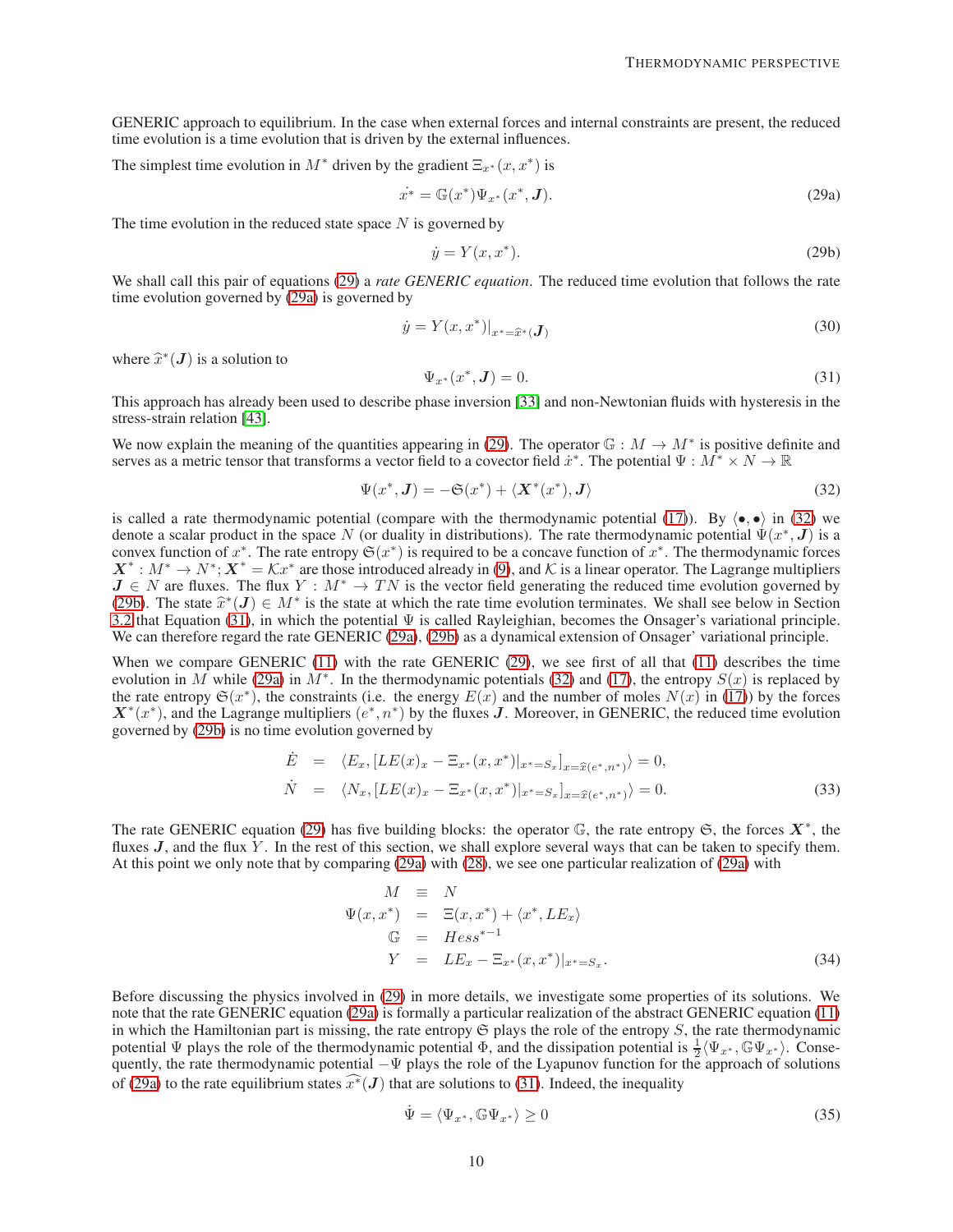and the convexity of −Ψ are consequences of the requirements listed in the text that follows Eq.[\(29a\)](#page-9-1). We note that in GENERIC [\(11\)](#page-4-3), the convexity of the Lyapunov function is a consequence of the convexity of the thermodynamic potential  $\Phi$  (i.e. thermodynamic stability), and the time inequality is a consequence of the convexity of the dissipation potential (i.e. dynamic stability). In the rate GENERIC equation [\(29a\)](#page-9-1), with the building blocks specified in [\(34\)](#page-9-5), the roles of the thermodynamic and dynamic stabilities are reversed.

The manifold

$$
\widehat{\mathfrak{M}} = \{ x^* \in M^* | \Psi_{x^*}(x^*, \mathbf{J}) = 0 \}
$$
\n(36)

is called a *rate equilibrium manifold*. This manifold can be reached either by following the rate GENERIC time evolution generated by [\(29a\)](#page-9-1) or by minimizing  $\Psi$  (i.e. minimizing the rate entropy  $\mathfrak{S}(x^*)$ ) subjected to constraints  $J(x^*)$ . The minimization of the rate entropy subjected to constraints is called a Minimum Rate entropy principle or briefly *MinRent principle*.

As we have already discussed at the beginning of Section [2,](#page-2-0) the GENERIC equation [\(11\)](#page-4-3), and now also the rate GENERIC equations [\(29\)](#page-9-0) are intended to summarize experience collected about certain behavior of macroscopic systems. In the case of [\(29\)](#page-9-0), it is mainly the experience and the physical insights acquired in hydrodynamics in [\[71\]](#page-23-0) and, as we shall see below, also in the analysis of Grad's hierarchy reformulation of the Boltzmann kinetic equation.

#### <span id="page-10-0"></span>3.2 Onsager's variational principle

Macroscopic systems subjected to external forces seem to react in a way that minimizes their resistance [\[49\]](#page-22-17). Attempts to formulate this observation more clearly has led to Onsager's variational principle [\[59\]](#page-22-5). Our goal in this section is to recall this principle, recall (without claiming completeness) its various formulations, and demonstrate that the rate GENERIC [\(29\)](#page-9-0) is its dynamical extension. Onsager's variational principle is presented as a reduction of a dynamical theory to another dynamical theory involving less details. As the zero law of thermodynamics (existence of the approach to equilibrium) provides foundation of the classical equilibrium thermodynamics, the zero law of the rate thermodynamics (existence of the approach to slow dynamics involving less details) provides foundation of the rate thermodynamics (i.e. foundation of Onsager's variational principle). The relation of the rate thermodynamics to Onsager's variational principle makes it also possible to use the experience collected in its investigation and its many applications in finding the building blocks of [\(29a\)](#page-9-1) representing specific macroscopic systems.

## <span id="page-10-1"></span>3.2.1 Purely dissipative systems

Consider a purely dissipative gradient dynamics of some state variables  $x, \dot{x} = \Xi_{x^*}|_{x^* = S_x}$ . The Legendre-Fenchel transformation of the dissipation potential is

$$
\Xi^*(\dot{x}) = \sup_{x^*} (-\Xi(x^*) + x^* \dot{x}),\tag{37}
$$

and it fulfills that  $\Xi_{\dot{x}}^* = x^*$ . Note that  $x^* \dot{x} = \dot{S}$  can be interpreted as the entropy production. This is a generalization of the original Onsager variational principle to non-quadratic dissipation functions [\[40,](#page-22-3) [53\]](#page-22-12).

The inverse transformation gives that

$$
\Xi(x^*) = \sup_{\dot{x}} (-\Xi^*(\dot{x}) + x^*\dot{x}),
$$
\n(38)

which means that  $\dot{S} - \Xi^*(\dot{x})$  attains its maximum, or that  $\Xi^*(\dot{x}) - \dot{S}$  attains its minimum. This is a generalization of Onsager's principle of least dissipation [\[59\]](#page-22-5). Onsager's variational principle and his principle of least dissipation can be thus seen as consequences of gradient dynamics (the irreversible part of GENERIC).

Onsager's variational principle can be also seen from a geometrical point of view. By minimization of the action

$$
\int_{t_0}^{t_1} \Xi^*(x, x^*) dt,
$$
\n(39)

we obtain the Hamilton equations

$$
\dot{x} = \Xi_{x^*} \qquad \text{and} \qquad \dot{x^*} = -\Xi_x,\tag{40}
$$

which are accompanied with the stationary Hamilton-Jacobi equation  $\Xi(x, x^*) = const$ . Vice versa, if we have the Hamilton Jacobi equation  $\Xi(x, S_x) = const$  for an entropy functional  $S(x)$ , then we have the Hamilton equations for  $x$  and  $x^*$ , see [\[17\]](#page-21-2).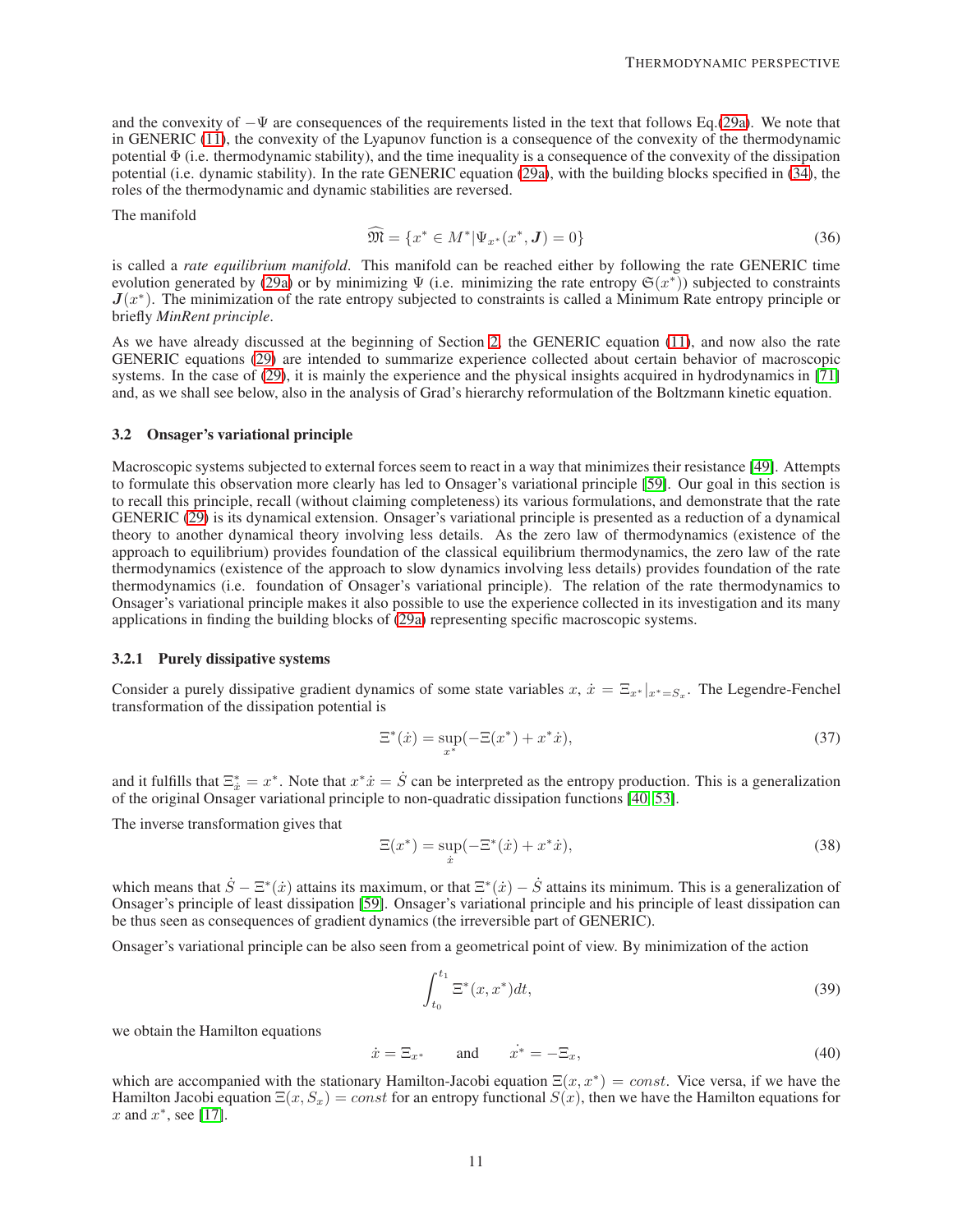#### 3.2.2 Hamilton equations with dissipation

Let us now generalize the preceding formulation of Onsager's principle to party reversible systems, where the reversible part is given by Hamilton equations. The state variables  $x = (r, p)$  represent position and momentum of a particle with mass  $m > 0$ . Energy  $E(x) = \frac{p^2}{2m} + V(r)$  consists of the kinetic energy and potential energy, and  $p^* = E_p = \frac{p}{m} = v$  is the velocity (assuming temperature equal to unity). State variables x are coordinates on the cotangent bundle  $T^*M$ ,  $r \in M$ , and their reversible evolution is described by the Hamilton equations. Their irreversible evolution is given by a dissipation potential  $\Xi(r, v)$  satisfying [\(9\)](#page-4-5). Altogether, the reversible and irreversible parts of the evolution constitute a GENERIC time evolution

<span id="page-11-0"></span>
$$
\begin{pmatrix}\n\dot{r} \\
\dot{p}\n\end{pmatrix} = \begin{pmatrix}\nv \\
-V_r(r) - \Xi_v(r, v)\n\end{pmatrix}.
$$
\n(41)

How can we see Onsager's principle here?

The equation governing the time evolution of  $p$  can be rewritten into the form

<span id="page-11-3"></span>
$$
\dot{v} = m \left( -\Xi(r, v) - vV_r(r) \right)_v,\tag{42}
$$

which is a particular realization of [\(29a\)](#page-9-1) with  $\mathbb{G} = m$ ,  $\mathfrak{S} = \Xi$ ,  $X^* = v$ , and  $J = -V_r$ . There is no entropy in this illustration, and the role of entropy is played by the energy  $E$ . This equation can be also seen as a dynamical generalization of Onsager's principle.

Analogical equations can be obtained for any cotangent bundle. Let us now consider the case where the p−variable quickly relaxes to its stationary value,  $\dot{p} = 0$ . Equation [\(41\)](#page-11-0) then gives that

<span id="page-11-1"></span>
$$
\left(\Xi(r,v) + vV_r(r)\right)_v = 0,\tag{43}
$$

which determines the velocity v, and represents the Onsager variational principle with Rayleighian  $\Xi(r, v) + vV_r(r)$ . The time evolution of  $r$ ,

<span id="page-11-4"></span>
$$
\dot{r} = v,\tag{44}
$$

is then irreversible, since  $v$  is determined as a solution of [\(43\)](#page-11-1) and thus it is even with respect to the time-reversal transformation [\[65,](#page-22-19) [47\]](#page-22-20). Explicitly, the evolution for  $r$  becomes

<span id="page-11-2"></span>
$$
\dot{r} = \Xi_{v^{\dagger}}^{\dagger} (r, v^{\dagger})|_{v^{\dagger} = -V_r} \tag{45}
$$

where  $\Xi^{\dagger}(r, v^{\dagger})$  is the Legendre transformation of  $\Xi(r, v)$  in the variable v, and  $v^{\dagger} = \Xi_v$ . The right hand side of [\(45\)](#page-11-2) is a solution of [\(43\)](#page-11-1).

This reduction can be seen geometrically, as a consequence of vanishing of the evolutionary part of the vector field governing x on the image of a section  $\gamma : x \mapsto p$  (MaxEnt) [\[17\]](#page-21-2).

Summing up, the rate GENERIC formulation  $(42)$ ,  $(44)$  extends the Onsager variational principle  $(43)$  by putting it into the context of dynamics [\(41\)](#page-11-0). The extremization of the Rayleighian  $\Xi(r, v)+vV_r(r)$  can be made by following the time evolution governed by [\(42\)](#page-11-3). We are answering the question of why and when the Onsager principle is applicable. If the dissipation driven by the dissipation potential dominates the right hand side of the time evolution of  $p$  in [\(41\)](#page-11-0), then p evolves faster than r and the time evolution of  $(r, p)$  can be approximatively separated into the fast time evolution of  $p$  followed by a slower time evolution of  $r$ . The fast time evolution is then the physical basis of Onsager's variational principle. A detailed investigation of the existence of such separation, in the context of an example involving the quadratic dissipation potential, can be found in [\[1\]](#page-20-7).

#### 3.2.3 Full GENERIC

Finally, the Onsager principle can be also formulated for the full GENERIC evolution, without the restriction to the Hamilton equations and cotangent bundles. Since the GENERIC evolution can be reformulated as

$$
\dot{x} = \Psi_{x^*} \tag{46}
$$

with  $\Psi(x, x^*) = \langle x^*, L(x)E_x \rangle + \Xi(x, x^*)$ , we can carry out the Legendre transform to

<span id="page-11-5"></span>
$$
\Psi_{\dot{x}}^* = x^*,\tag{47}
$$

where  $\Psi^*(x, \dot{x}) = \sup_{x^*}(-\Psi(x, x^*) + \langle x^*, \dot{x} \rangle)$ . Equation [\(47\)](#page-11-5) represents the Onsager's principle, and in the special case of no mechanics ( $\overline{L} = 0$ ), it reduces to the pure gradient dynamics discussed in Section [3.2.1.](#page-10-1)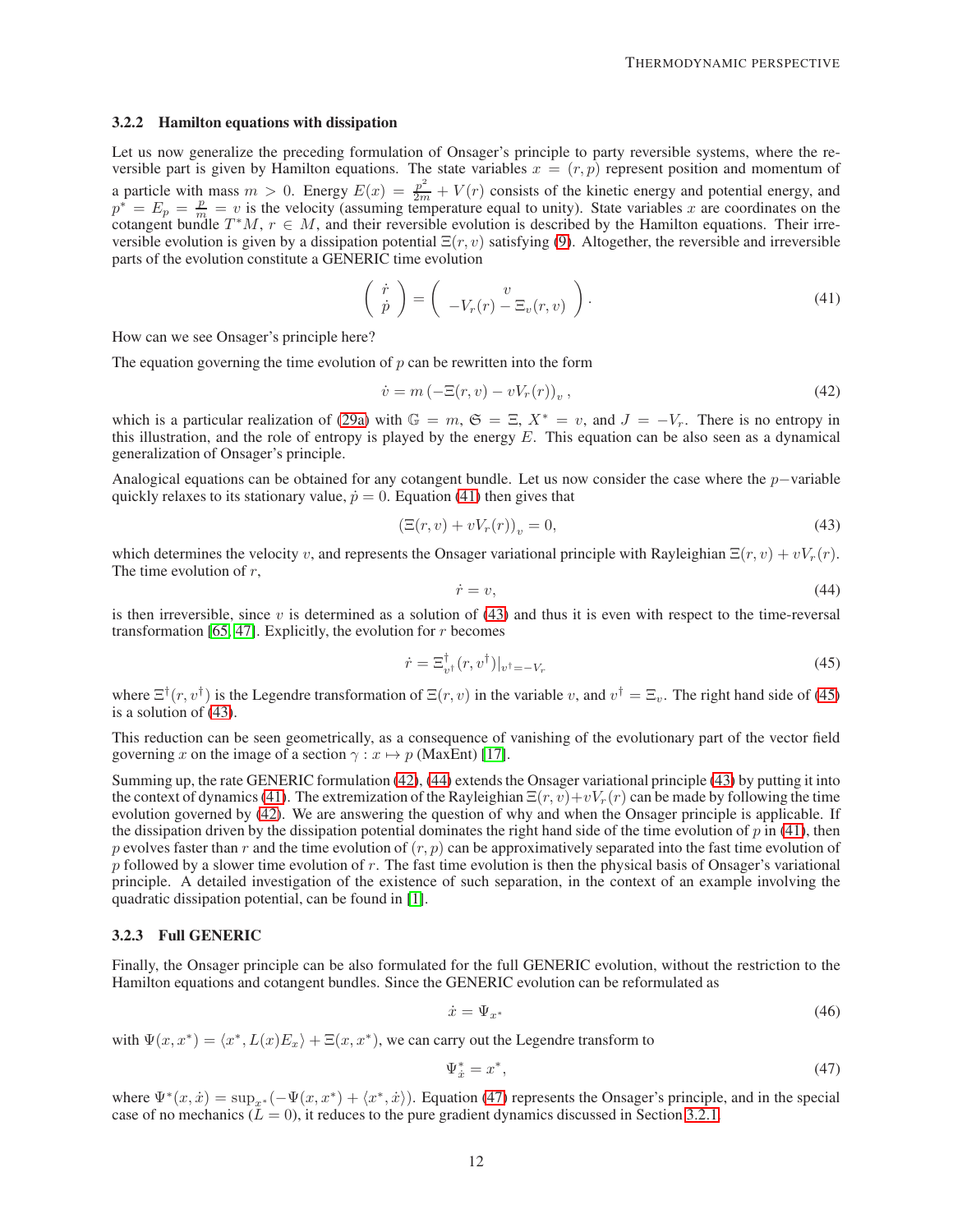If the potential  $\Psi$  satisfies the stationary Hamilton-Jacobi equation  $\Psi(x, \Phi_x) = const$ , then GENERIC is the critical state of action

$$
\int_{t_0}^{t_1} \Psi^*(x, \dot{x}) dt,
$$
\n(48)

and vice versa, which can be seen as a generalization of the principle of least dissipation to cases involving also mechanics [\[17\]](#page-21-2).

Also from the Fenchel inequality [\(16\)](#page-5-7), we get that

$$
\Psi(x, x^*) + \Psi(x, \dot{x}) \ge \langle x^*, \dot{x} \rangle,\tag{49}
$$

which is related to the Onsager-Machlup variational principle [\[60,](#page-22-21) [63\]](#page-22-22).

The full GENERIC formulation can be illustrated on an example from Section 4 in [\[14\]](#page-21-4). In the notation that is adapted to this paper, Doi's example is the following. The state variable is a q-dimensional vector  $x^* = (x_1^*, x_2^*, ..., x_q^*)$ , the Rayleighian is

<span id="page-12-2"></span>
$$
\Psi(x^*, \mathbf{J}) = \frac{1}{2} \langle x^*, \zeta x^* \rangle + \langle x^*, J \rangle \tag{50}
$$

where  $J = -\Gamma^T y^*$ ,  $\zeta$  is a positive definite matrix,  $y = (y_1, y_2, ..., y_p)$  is a p-dimensional vector,  $y^* = \Phi_y(y)$ ,  $\Phi(y)$  is the free energy,  $\Gamma$  is an  $p \times q$  matrix, and  $\Gamma^T$  is its transpose. Equation

<span id="page-12-1"></span>
$$
\dot{y} = \Gamma x^* \tag{51}
$$

then governs the time evolution of  $y$ .

Now we put Doi's example to the framework of the rate GENERIC, as a reduction in the GENERIC dynamics

<span id="page-12-0"></span>
$$
\begin{pmatrix}\n\dot{x} \\
\dot{y}\n\end{pmatrix} = \begin{pmatrix}\n0 & -\Gamma^T \\
\Gamma & 0\n\end{pmatrix} \begin{pmatrix}\nx^* \\
y^*\n\end{pmatrix} - \begin{pmatrix}\n\zeta x^* \\
0\n\end{pmatrix}.
$$
\n(52)

If the dissipation in the second term on the right hand side of  $(52)$  is dominant, then x (and also its conjugate  $x^*$ ) evolves in time faster than y. The time evolution of  $x^*$  is governed by [\(29a\)](#page-9-1) with the rate thermodynamic potential that is identical to Rayleighian and with G given in [\(28\)](#page-8-2). Onsager's principle [\(31\)](#page-9-4) determines its asymptotically reached state  $\hat{x}^*$ . The reduced time evolution is thus governed by

<span id="page-12-3"></span>
$$
\dot{y} = \Gamma \hat{x}^*.\tag{53}
$$

With the dissipation appearing in [\(52\)](#page-12-0), we easily find that  $\hat{x}^* = -\zeta^{-1} \Gamma^T y^*$  and thus  $\dot{y} = -\Lambda y^*$ , where  $\Lambda = \Gamma \zeta^{-1} \Gamma^T$ .

Summing up, by seeing Doi's example in the context of the rate GENERIC we can answer the following questions: Why Equation [\(29b\)](#page-9-3) has the form [\(51\)](#page-12-1)? Because the first term on the right hand side of [\(52\)](#page-12-0) is required to be Hamil-tonian. What is the multiscale physical basis of Onsager's principle? It is the reduction of [\(52\)](#page-12-0) to [\(51\)](#page-12-1) with  $x^* = \hat{x}^*$ , which is justified when the dissipation dominates the time evolution of  $(x, y)$ .

#### 3.2.4 Summary of the relation between GENERIC and Onsager's principle

Many formulations and application of the physics related to Onsager's variational principle have been worked out and can be found in the literature. Different contexts in which the principle is considered and applied bring different physical insights. With no claim of completeness, we mention in particular the pioneer work of Rayleigh [\[71\]](#page-23-0), Onsager [\[58\]](#page-22-2), Prigogine [\[69\]](#page-23-1), and Gyarmati [\[40\]](#page-22-3). Among more recent investigations we mention the Rajagopal, Srinivasa, and Málek [\[70\]](#page-23-2), [\[52\]](#page-22-23) and their analysis of complex-fluid constitutive relations, and Guo and his collaborators [\[39\]](#page-22-4) with analysis of the non-Fourier heat conduction. Moreover, new statistical insight has been gained in works by Renger, Mielke, Peletier, Montefusco, and Öttinger [\[53,](#page-22-12) [54,](#page-22-13) [63\]](#page-22-22) by formulating the Onsager-Machlup principle in the context of large deviations, and by Maes and Netočný [\[51\]](#page-22-24). The rate GENERIC formulation developed in this paper contributes to all these investigation by connecting them with reductions of dynamical theories to other dynamical theories involving less details. The connection of Onsager's variational principle with the multiscale thermodynamics addresses both its foundation and its applications.

Regarding the foundation, we recall that the existence of the approach to equilibrium states, known as the zero law of thermodynamics, provides foundation to the classical equilibrium thermodynamics. We have seen in Section [2](#page-2-0) that the equilibrium thermodynamics indeed arises by following the approach to equilibrium generated by the GENERIC equation [\(11\)](#page-4-3) to its conclusion. The existence of the approach to more macroscopic dynamics (i.e. a reduced dynamics involving less details), that we can call *zero law of the rate thermodynamics*, provides foundation to Onsager's variational principle. The rate thermodynamic potential (the Rayleighian) is extremized in the course of the time evolution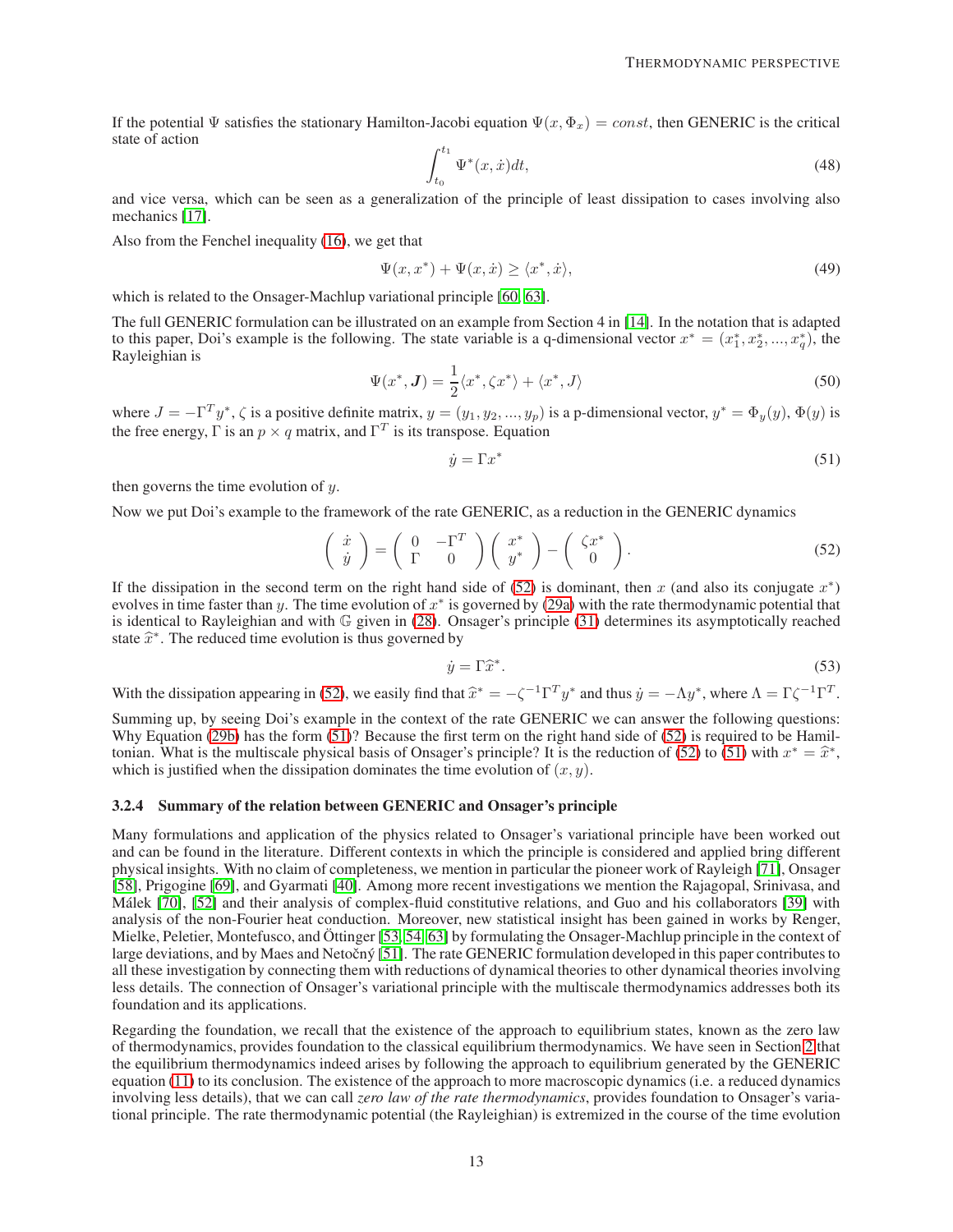approaching asymptotically the reduced theory that is autonomous and well established (i.e. well tested with certain class of experimental observations) independently of its relation to more microscopic (i.e. involving more details) theories.

As for the applications, the established connection to reductions allows us to utilize the large experience collected in reductions of dynamical systems [\[66\]](#page-22-11), [\[35\]](#page-21-20). We shall follow this path in the next section.

#### <span id="page-13-0"></span>3.3 Reductions of mesoscopic dynamical theories

In the previous two illustrations, we have arrived at Onsager's variational principle in three steps. First, we have formulated a reduction problem (dynamics in M, mapping  $M \to N$ , and an intention to express the extracted overall features of the dynamics in  $M$  as a dynamics in  $N$ ). Next, we have reformulated it into the form of the rate GENERIC that is then shown to be a dynamic extension of the Onsager principle. In this section we investigate in more detail the first step. How do we cast reductions of dynamical theories into the form of the rate GENERIC [\(29\)](#page-9-0)? After briefly recalling some of the reduction methods, we show that an appropriate modification of Grad's hierarchy approach to reductions has indeed the form of Equations [\(29\)](#page-9-0).

The behavior observed in macroscopic systems, that are free from external forces and internal constraints, has been found to be well described by the classical equilibrium thermodynamics. In another type of observations the same macroscopic systems appear to be composed of microscopic particles whose dynamics is governed by the classical or quantum mechanics. In addition to these completely microscopic and the completely macroscopic views, there are many well established mesoscopic views, as for example the view in which macroscopic systems are seen in fluid mechanics. How can the existence of different views and associated with them different theories of macroscopic systems be reconciled? We have seen in Section [2](#page-2-0) that the GENERIC time evolution offers an answer to reductions to the classical equilibrium thermodynamics in which no time evolution takes place.

Reductions to theories that involve the time evolution can be divided into two groups. The first, that we shall call Chapman-Enskog-type reductions, follow the pioneer investigation [\[8\]](#page-20-6) of the reduction of the Boltzmann kinetic theory to fluid mechanics. The reduction is a search for a manifold  $\mathcal{M} \subset M$  that is: (i) approached as  $t \to \infty$ , (ii) invariant (or at least approximately invariant) in the kinetic-theory time evolution generated by the vector field  $(vf)^{(M)}$ , and (iii) the vector field  $(vf)^{(M)}|_{\mathcal{M}}$  is the vector field generating the time evolution in the reduced theory. In the Chapman-Enskog analysis, the elements x of M are one particle distribution functions  $f(r, p) \in M$  and  $(vf)^{(M)}$  is the right hand side of the Boltzmann kinetic equation. The reduced theory is fluid mechanics with  $(\rho(\mathbf{r}), e(\mathbf{r}), \mathbf{u}(\mathbf{r})) \in N$ , where  $\rho$ ,  $e$ ,  $u$  are fields of mass energy and momentum.

More specifically, the manifold  $M \subset M$  is sought as an appropriate deformation (see e.g. [\[23\]](#page-21-5), [\[47\]](#page-22-20), [\[67\]](#page-22-25)) of the dissipation equilibrium manifold  $\mathcal{M}^{(diss)} \subset M$ , that is, in the case of the Boltzmann kinetic theory, composed of local Maxwellian distribution functions (see Section [2.1\)](#page-4-6).

The reductions belonging to the second group will be called hierarchy reductions. Their point of departure is the mapping  $\Pi : M \to N$ , where M is the state space of a theory that involves more details and that we want to reduce to a theory involving less details. The state space of the latter theory is  $N$ . The mapping  $\Pi$ , that is an important step in the search for patterns in the phase portrait in  $M$ , is thus coming in the hierarchy reduction from considerations that do not involve the dynamics in  $M$ . It is important to emphasize that the physical reduction is not a local transformation (induced by the mapping  $\Pi$ ) of the vector field on M to the vector field on N, but a result of a global analysis of trajectories on  $M$ . In other words, a result of the pattern recognition process in the phase portrait is generated by the vector field on  $M$ , reproducing its important features in the reduced vector field on  $N$ . It is also important to keep in mind that the physical reduction is not just a loss of information. It is a loss of details and a gain of emerging overall features. In the Grad analysis of the hierarchy reduction of the Boltzmann kinetic equation to fluid mechanics, the elements of M are distribution functions  $x \equiv f(r, p)$  and the elements y of N are hydrodynamic fields  $y \equiv (\rho(r), e(r), u(r))$  of mass, energy, and momentum. The projection  $\Pi$  is defined by  $f \mapsto \Pi x = (\int dp f, \int dp \frac{p^2}{2m} f, \int dp \, pf)$  (we put hereafter the mass of one particle equal to one). This projection  $\Pi$ comes from comparing the physical interpretations of the state variables in  $M$  and  $N$ . Another possibility is to find the reduced vector field on N by minimizing the lack-of-fit between the MaxEnt image of the reduced vector field and the original vector field on  $M$  [\[72,](#page-23-3) [68\]](#page-23-4).

In the next step in hierarchy reductions, the mapping  $\Pi : M \to N$  is extended to a one-to-one mapping  $\Pi^{(hierarchy)}$ :  $M \to M$ . In the Grad analysis the extended mapping  $\Pi^{(hierarchy)} : M \to M$  is defined by

 $f \mapsto (\int dp f, \int dp v_i f, ..., \int dp p_{i_1} ... v_{i_k} f, ...)$ . This mapping is indeed an extension of the mapping  $\Pi$  since  $\Pi^{(hierarchy)}$ :  $f \mapsto (y, \int dp(p_{i_1}p_{i_2} - \delta_{i_1i_2}\frac{\mathbf{p}^2}{2m})f, \int dpp_{i_1}p_{i_2}p_{i_3}f, ..., \int dpp_{i_1}...p_{i_k}f, ...).$  We can see the mapping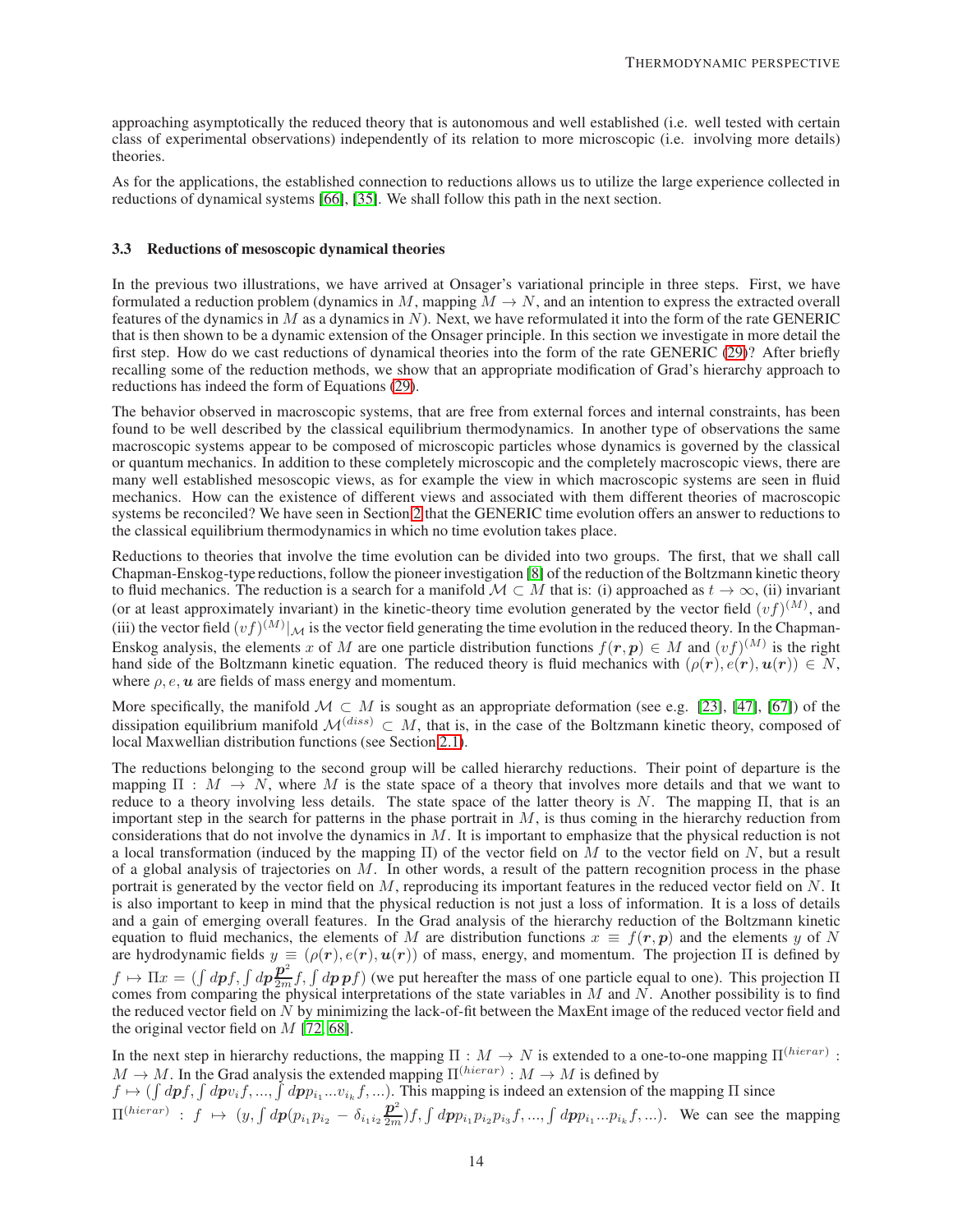$\Pi^{(hierarchy)}$  as an introduction of a structure (of coordinates) into M. The original vector field  $(vf)^{(M)}$  in M (i.e. the right hand side of the Boltzmann equation in Grad's analysis) written in the coordinates provided by  $\Pi^{(hierarchy)}$  is the Grad hierarchy. The reduction to the dynamics involving only  $y \in N$  becomes a problem of closing the hierarchy, i.e. expressing  $\int dp(p_{i_1}p_{i_2} - \delta_{i_1i_2}\frac{\mathbf{p}^2}{2m})f, \int dpp_{i_1}p_{i_2}p_{i_3}f, \dots, \int dpp_{i_1}...p_{i_k}f, \dots)$  in terms of y. Such closure is, of course, a specification of the manifold  $M$ . The reduced dynamics taking place in the space N is governed by the closed hierarchy.

Notice that for some reductions, one has that the reduced space  $N$  is a subspace of the total space  $M$ . One interesting question at this point is to discuss algebraically the details lost in the reduction that is to investigate the quotient space  $M/N$ . For the case of reversible part of Boltzmann equation, one can have a projection of the first two kinetic moments of the distribution function. The reduced dynamics is then the compressible fluid motion, whereas  $M/N$ has also its own dynamics determined by a Poisson bracket, called Kupershmidt-Manin bracket [\[42,](#page-22-26) [20\]](#page-21-21). In a recent study [\[18,](#page-21-22) [16\]](#page-21-14), it is shown that the relationship between N and  $M/N$  can be investigated through the matched-pair geometry, permitting also mutual interactions between  $N$  and  $M/N$ . This strategy identifies the individual motions of N and  $\dot{M}$  as subsystems of M while labeling properly the rest of the terms in the dynamics in M in terms of the mutual actions of N and  $M/N$ .

The hierarchy reduction is an alternative strategy for identifying the manifold  $M$ . Nevertheless, the hierarchy reduction has already some elements of the rate GENERIC. The higher moments  $\int d\nu p_{i_1}...p_{i_k} f$ ;  $k = 3, ...,$  that need to be expressed in terms of the first five moments, are making their appearance in the vector fields generating the reduced time evolution. We can thus interpret the time evolution of the higher moments as the time evolution of the vector fields generating the reduced dynamics. The problem of closing the hierarchies becomes thus the problem of identifying fixed points and thus technically the same problem as in reductions to equilibrium. We expect that finding fixed points that are approached as  $t \to \infty$  is easier than finding invariant manifolds that are approached as  $t \to \infty$ . The equations governing the time evolution of the higher moments do not have however the form of Eq.[\(29a\)](#page-9-1). Can we modify the hierarchy reduction in such a way that the hierarchy takes the form of Equations [\(29\)](#page-9-0)? We shall now discuss such modification.

#### 3.4 Poisson hierarchies

We begin with the Hamiltonian time evolution in M with a constant Poisson bivector L. Next, we transform L into a hierarchy, and only then we introduce dissipation and external forces.

For simplicity, we choose M to be a finite dimensional linear space with coordinates  $x = (x_1, ..., x_n)$ , and the Poisson bivector L with constant coordinates  $L_{ij}$ . The Hamiltonian time evolution equation [\(2\)](#page-3-0) has the form

<span id="page-14-1"></span>
$$
\dot{x}_i = L_{ij} E_{x_j} \tag{54}
$$

where  $E(x)$  is the energy.

Next, we introduce a transformation

<span id="page-14-0"></span>
$$
M \to N; \ x \mapsto y = y(x) \tag{55}
$$

where  $y = (y_1, ..., y_m)$ ;  $m < n$ . We assume that the transformation [\(55\)](#page-14-0) is linear,  $y_\alpha = c_{\alpha j} x_j$ . Instead of applying the transformation [\(55\)](#page-14-0) directly on the time evolution equation [\(54\)](#page-14-1), as it is done in the Grad-like hierarchy reformulations, we apply it only on the Poisson bivector  $L$ . Such Poisson hierarchies have already been introduced in [\[30\]](#page-21-23) in the context of the BBGKY hierarchy and in [\[36\]](#page-21-24) in the context of Grad's hierarchy. In both cases the final hierarchy is an infinite hierarchy. The modification made below leads to a hierarchy composed of only two equations.

When functionals A and B that depend on  $y(x)$  are plugged in the Poisson bracket,

<span id="page-14-3"></span><span id="page-14-2"></span>
$$
\{A,B\} = A_{x_i} L_{ij} B_{x_j},\tag{56}
$$

the chain rule gives  $A_{x_i} \to c_{\alpha i} A_{y_\alpha} + A_{x_i}$ , and the bracket transforms to

<span id="page-14-4"></span>
$$
\{A, B\} = A_{y_{\alpha}} c_{\alpha i} L_{ij} c_{\beta j} B_{y_{\beta}}
$$
  
+ 
$$
A_{y_{\alpha}} c_{\alpha i} L_{ij} B_{x_j} + A_{x_i} L_{ij} c_{j\alpha} B_{y_{\alpha}}
$$
  
+ 
$$
A_{x_i} L_{ij} B_{x_j}.
$$
 (57)

The Hamiltonian time evolution equation [\(54\)](#page-14-1) becomes another Hamiltonian equation,

$$
\dot{y}_{\alpha} = c_{\alpha k} c_{\beta j} L_{kj} E_{y_{\beta}} + c_{\alpha k} L_{kj} E_{x_j} \tag{58a}
$$

$$
\dot{x}_i = L_{ij} E_{x_j} + L_{ij} c_{\alpha j} E_{y_\alpha}, \qquad (58b)
$$

governing the time evolution of  $(y, x)$ .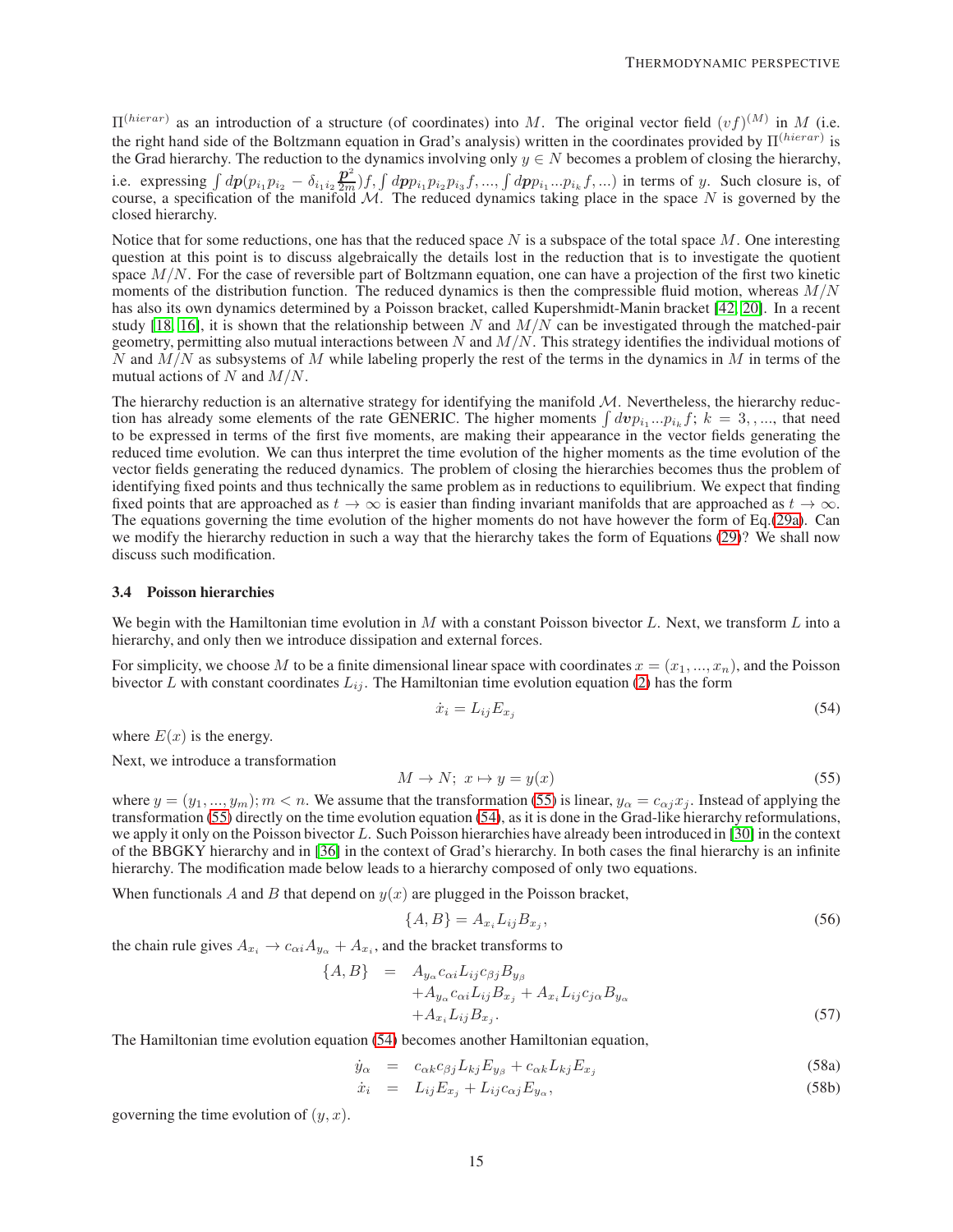From the physical point of view, the choice of functions  $A(x)$  and  $B(x)$  in the Poisson bracket [\(56\)](#page-14-2) and of the energy  $E(x)$  and the entropy  $S(x)$  as functions of  $(y(x), x)$  amounts to assigning to x a new role. After making the transformation, the state variable x expresses the information that cannot be expressed in terms of  $y(x)$ . In other words, we can see the mapping  $x \to (y(x), x)$  as an introduction of a structure into the characterization of macroscopic systems. We see them as macroscopic systems endowed with an internal structure. The overall features are characterized by  $y$  and the internal structure by  $x$ .

In the simplest example, the initial characterization is made by  $x = (x_1, x_2)$ ,  $E(x) = \frac{x_1^2}{2} + \frac{x_2^2}{2}$ . The transformation [\(55\)](#page-14-0) is defined by  $y(x) = \frac{x_1 + x_2}{2}$ . From the physical point of view, the system under investigation is composed of two identical particles of mass equal to one,  $x_1$  and  $x_2$  are their velocities,  $\frac{x_1^2}{2} + \frac{x_2^2}{2}$  is their kinetic energy. The transformation  $x \to (y(x), x)$  changes the viewpoint. The system composed of two particles is after the transformation seen as a system composed of one particle (with the velocity y and kinetic energy  $2\left(\frac{y^2}{2}\right)$ 2 ) endowed with an internal structure characterized by the velocities  $(x_1, x_2)$  that contributes to the internal energy  $\frac{(x_2-x_1)^2}{4}$  $\frac{(-x_1)}{4}$  and to the total kinetic energy. Still in other words, if we were using stochastic structures in our analysis, then  $x$  would be a random variable,  $y$  its average, and x after the transformation would describe fluctuations around  $y$ .

An alternative way of arriving at [\(58\)](#page-14-3) is by starting with two systems, one with the state variable  $\zeta$  and the Poisson bracket  $\{A, B\}^{(1)} = A_{\zeta_{\alpha}} \mathcal{L}_{\alpha\beta} B_{\zeta_{\beta}}$  and the other with the state variable  $\xi$  and the Poisson bracket  $\{A, B\}^{(2)} =$  $A_{\xi_i}L_{ij}B_{\xi_j}$ . Next, we combine both systems with the one-to-one transformation  $y_\alpha = \zeta_\alpha + c_{\alpha i}\zeta_i$  and  $x_i = \zeta_i$ . The new Poisson bracket is [\(57\)](#page-14-4) with an additional term  $A_{y_\alpha} L_{\alpha\beta} B_{y_\beta}$ . The Hamilton equations governing the time evolution of  $(y, x)$  are [\(58\)](#page-14-3) with an additional term  $\mathcal{L}_{\alpha\beta}E_{y_{\beta}}$  in the equation governing the time evolution of y.

We now modify [\(58\)](#page-14-3) by replacing the energy E with the thermodynamic potential  $\Phi$  (see [\(19\)](#page-5-6)) and by introducing dissipation to the time evolution of  $x$ 

<span id="page-15-0"></span>
$$
\dot{y}_{\alpha} = c_{\alpha k} c_{\beta j} L_{kj} \Phi_{y_{\beta}} + c_{\alpha k} L_{kj} \Phi_{x_j}
$$
\n
$$
\dot{x}_i = L_{ij} \Phi_{x_j} + L_{ij} c_{\alpha j} \Phi_{y_{\alpha}} - \Xi_{x^*}(x^*)|_{x^* = \Phi_x}.
$$
\n(59)

In order to simplify the notation, we absorb the parameter  $e^*$  in the time t (i.e. the time t in [\(58\)](#page-14-3) is  $e^*t$ ).

The second equation in [\(59\)](#page-15-0) becomes [\(29a\)](#page-9-1) with

$$
\Psi(x^*) = \Xi(x^*) + x_i^* L_{ij} \Phi_{x_j} + x_i^* L_{ij} c_{\alpha j} y_{\alpha}^*
$$
  
\n
$$
\mathbb{G}_{ij} = Hess^{*-1}(x^*)
$$
\n(60)

and [\(29b\)](#page-9-3) with

$$
\dot{y}_{\alpha} = c_{\alpha k} c_{\beta j} L_{kj} y_{\beta}^* + c_{\alpha k} L_{kj} x_j^*.
$$
\n(61)

By  $Hess^*$  we denote the Hessian of the Legendre transformation  $\Phi^*(x^*)$  of  $\Phi(x)$  and  $Hess^{*-1}(x^*)$  is its inverse,

In summary, we have started with a reduction problem consisting of the Hamiltonian time evolution in the state space M (the Poisson bivector L is assumed to be independent of  $x \in M$ ) and a reduction mapping  $M \to N$ . We have then reformulated the reduction problem into the rate GENERIC [\(29a\)](#page-9-1) and [\(29b\)](#page-9-3) which then implies, as we have shown in Section [3.2,](#page-10-0) Onsager's variational principle. The relation established between the reduction of dynamics in  $M$  to a reduced dynamics in N and Onsager's principle contributes to the latter by restricting the choice of quantities  $X^*, Y, J$ (see [\(32\)](#page-9-2)) entering Rayleighian (called rate thermodynamic potential in the rate thermodynamics). We have seen this relation already in the two examples in the previous section and we shall see it also in the Section [4.](#page-16-0)

#### 3.5 Rate thermodynamics

By evaluating the thermodynamic potential  $\Phi$  at the equilibrium states reached in the GENERIC time evolution as  $t \to \infty$ , we have arrived in Section [2.2](#page-6-0) at the fundamental equilibrium thermodynamic relation [\(23\)](#page-7-0). Similarly, by evaluating the rate thermodynamic potential  $\Psi(x^*, \mathbf{J})$  at the rate equilibrium states  $\hat{x}^*(\mathbf{J})$  reached in the rate GENERIC time evolution as  $\rightarrow \infty$ , we obtain the fundamental rate thermodynamic relation

<span id="page-15-1"></span>
$$
\mathfrak{S}^{\dagger} = \mathfrak{S}^{\dagger}(J) \tag{62}
$$

where  $\mathfrak{S}^{\dagger}(\mathbf{J}) = \Psi(\hat{x}^*(\mathbf{J}))$ . Both relations are the potentials driving the approach to fixed points and evaluated at the fixed points.

Macroscopic systems at equilibrium are subjected to external influences through the thermodynamic walls described in Section [2.2.](#page-6-0) The parameters T,  $\mu$  and P characterizing them are not independent. The relation [\(23\)](#page-7-0) among T,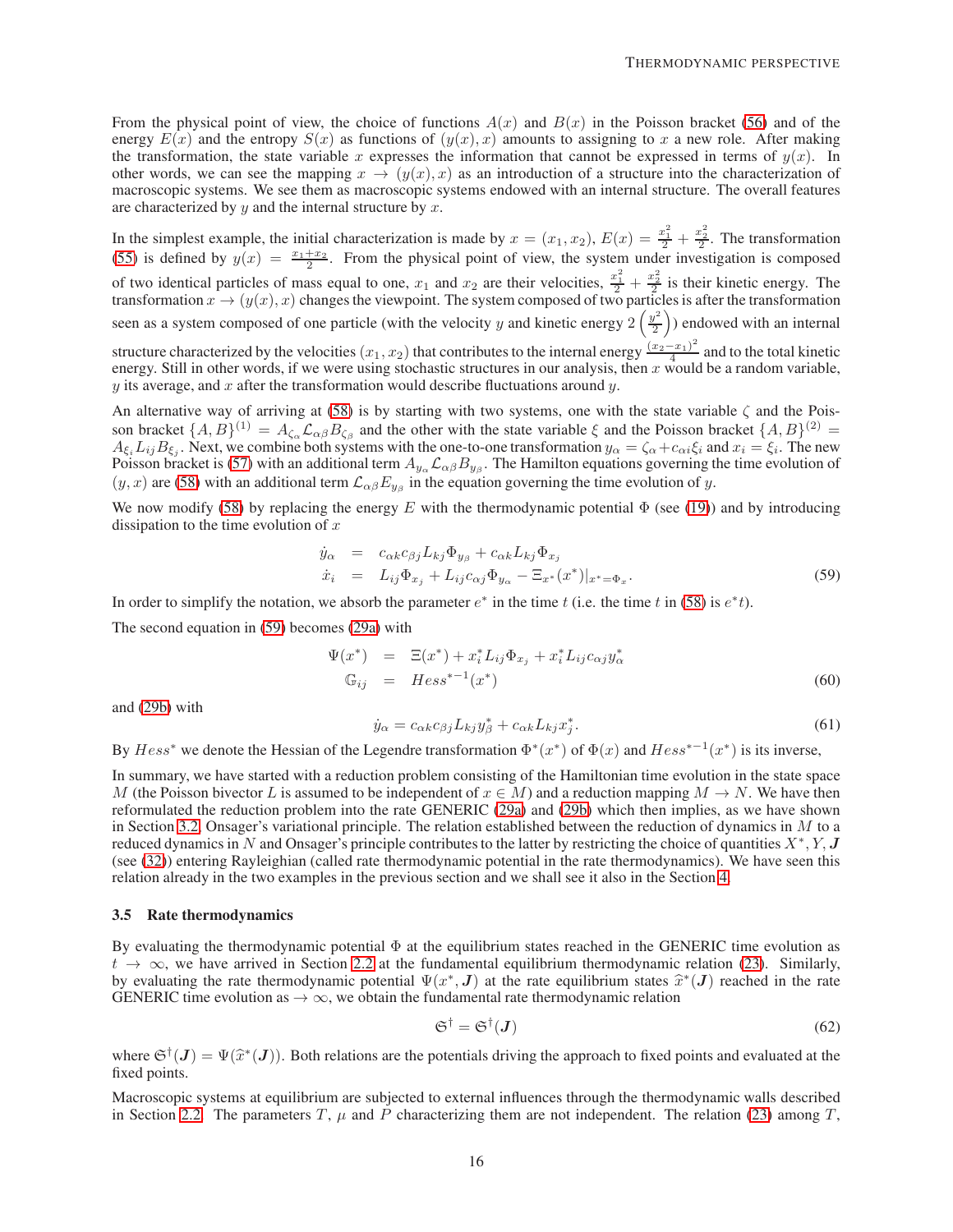$\mu$  and P is inherited from the way the systems have been prepared for the equilibrium and from the extensivity of the equilibrium state variables  $(E, N, V)$  (see Section [2.2\)](#page-6-0). In the context of the equilibrium thermodynamics, the extensivity plays the role of boundary conditions.

Macroscopic systems at states at which their behaviour is well described by a mesoscopic dynamical theory are subjected to various external and internal forces. The parameters J characterizing these forces play the role that  $T$ ,  $\mu$ , and P have in the equilibrium thermodynamics. As in the equilibrium thermodynamics, the quantities  $J$  are not independent, their relation [\(62\)](#page-15-1) is inherited from the way the systems have been prepared for the mesoscopic level of observations. What is missing are the boundary conditions. Only when the physics that takes place on boundaries will be taken into account, then the rate thermodynamic relation [\(62\)](#page-15-1) will become comparable in its usefulness with the thermodynamic relation [\(23\)](#page-7-0).

# <span id="page-16-0"></span>4 Illustrations

In hydrodynamics and in most well established mesoscopic dynamical theories, a good agreement with results of experimental observations of practical interest is achieved with GENERIC [\(11\)](#page-4-3) in which the dissipation potential is quadratic. For instance the dissipation appearing in the particular realization of [\(11\)](#page-4-3) representing the classical Navier-Stokes-Fourier hydrodynamics is generated by the quadratic dissipation potential (see e.g. [\[66\]](#page-22-11)). But such simple dissipation potentials hide many interesting new features that arise in the rate thermodynamics. A need for a more complex nonlinear dissipation has arisen first in chemical kinetics [\[38\]](#page-22-27). Our two illustrations of the rate thermodynamics that we shall work out in this section are therefore taken from this theory. We show that the dynamic extension of the Doi illustration of Onsager's variational principle that we have discussed in Section [3.2](#page-10-0) can be interpreted, after appropriately modifying the dissipation potential, as the rate GENERIC and Onsager's variational principle leading to the mass action law and to the Boltzmann kinetic equation.

## <span id="page-16-1"></span>4.1 Rate chemical kinetics

Let p components  $A_1, ..., A_n$  undergo q chemical reactions

<span id="page-16-3"></span>
$$
\mu_{1\alpha}\mathbb{A}_1 + \dots + \mu_{p\alpha}\mathbb{A}_p \leftrightarrows \nu_{1\alpha}\mathbb{A}_1 + \dots + \nu_{p\alpha}\mathbb{A}_p \tag{63}
$$

$$
0 \leftrightarrows \Gamma_{\alpha i} \mathbb{A}_i \tag{64}
$$

where

$$
\Gamma_{\alpha j} = \nu_{j\alpha} - \mu_{j\alpha}; \ \ j = 1, ..., p; \ \alpha = 1, ..., q
$$
 (65)

are the stoichiometric coefficients and

<span id="page-16-2"></span>
$$
\Gamma = \left( \begin{array}{ccc} \Gamma_{11} & \cdots & \Gamma_{1p} \\ \vdots & \vdots & \vdots \\ \Gamma_{q1} & \cdots & \Gamma_{qp} \end{array} \right) \tag{66}
$$

the stoichiometric matrix. Hereafter we use the lowercase Roman letters  $(i, j, k = 1, ..., p)$  to label the components and the lowercase Greek letters ( $\alpha$ ,  $\beta = 1, ..., q$ ) to label the reactions. We shall also use the summation convention over repeated indices. Throughout this paper we limit ourselves to isothermal chemical reactions.

We now turn to Doi's example discussed Section [3.2.](#page-10-0) We interpret  $y$  as a vector

$$
y = n = (n_1, ..., n_p) \tag{67}
$$

where  $n_i$ ;  $i = 1, ..., p$  is the number of moles of i-th component. Equation [\(52\)](#page-12-0) is interpreted as an equation governing the time evolution of y. This means that  $\Gamma$  is the stoichiometric matrix [\(66\)](#page-16-2) and the components of the vector x

$$
x = \mathbf{w} = (w_1, \dots, w_q) \tag{68}
$$

are fluxes ( $w_{\alpha}$  is the flux of  $\alpha$ -th reaction,  $\alpha = 1, ..., q$ ).

We now replace the rate thermodynamic potential  $(50)$  with

$$
\Psi(\boldsymbol{w}^*, \boldsymbol{J}) = \Upsilon(\boldsymbol{w}^*) + w_\alpha^* J_\alpha \tag{69}
$$

where the dissipation potential is

<span id="page-16-4"></span>
$$
\Upsilon = \sum_{\alpha=1}^{q} \left( 2w_{\alpha}^* \operatorname{arcsinh}\left( 2w_{\alpha}^* / W_{\alpha}(\boldsymbol{n}) \right) - W_{\alpha}(\boldsymbol{n}) \sqrt{1 + \left( w_{\alpha}^* / 2W_{\alpha}(\boldsymbol{n}) \right)^2} \right) \tag{70}
$$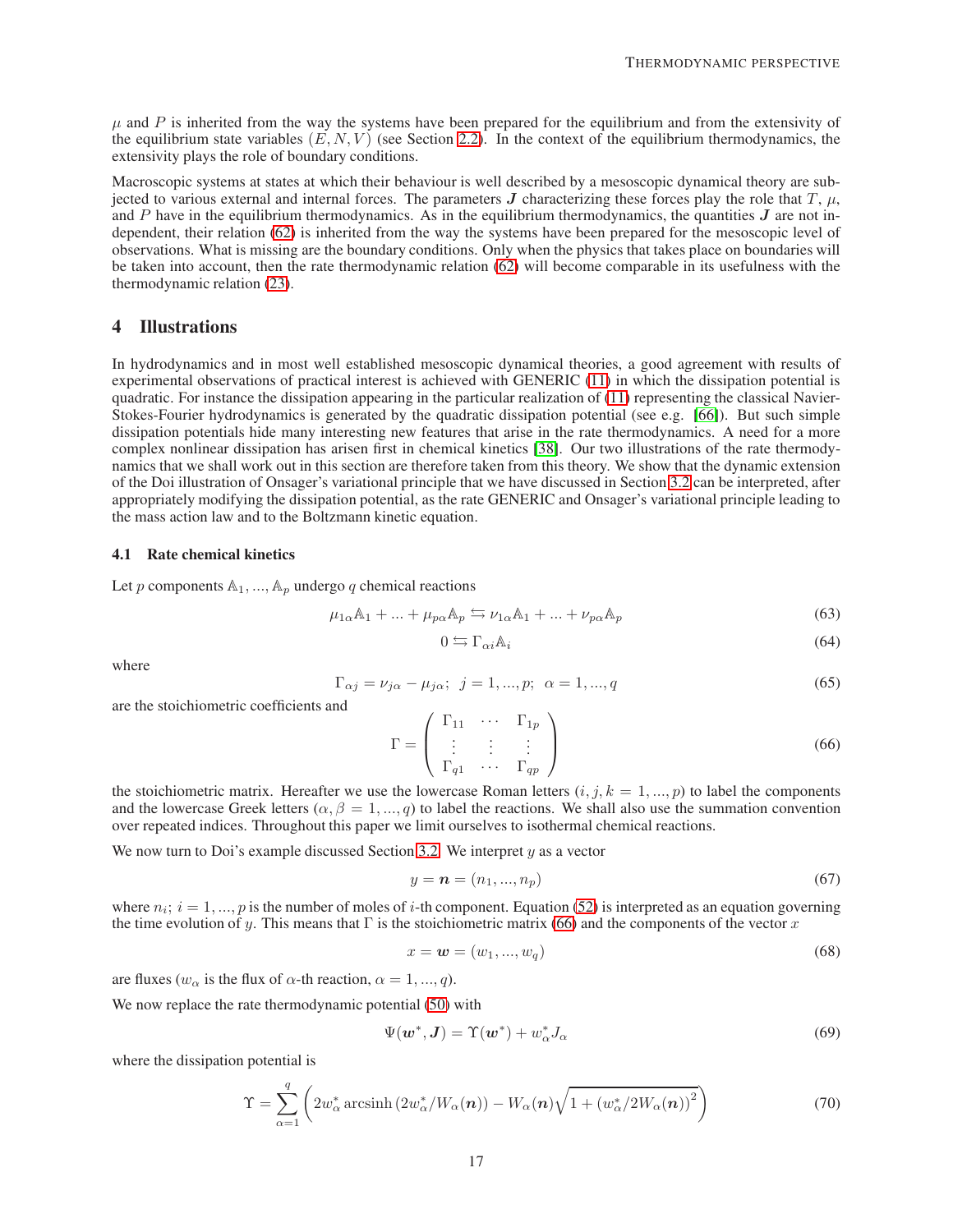with  $J_{\alpha} = -\Gamma_{\alpha i} n_i^*$ . The reduced time evolution equation [\(53\)](#page-12-3) is the GENERIC formulation [\[32\]](#page-21-25)

<span id="page-17-0"></span>
$$
\dot{n}_i = -\Xi_{n_i^*}|_{n^* = \Phi_n(\boldsymbol{n})} \tag{71}
$$

of the Guldberg-Waage mass action law [\[38\]](#page-22-27). The dissipation potential  $\Xi$  in [\(71\)](#page-17-0) is

$$
\Xi(n, X) = W_{\alpha}(n) \left( e^{\frac{1}{2}X_{\alpha}^*} + e^{-\frac{1}{2}X_{\alpha}^*} - 2 \right),\tag{72}
$$

and the thermodynamic potential

<span id="page-17-3"></span>
$$
\Phi(n) = n_i \ln n_i + Q_i n_i. \tag{73}
$$

The vector  $X^*$  is the chemical affinity vector

$$
X_{\alpha}^* = \Gamma_{\alpha i} n_i^*.
$$
\n<sup>(74)</sup>

Quantities  $W(n) > 0$  are related to the rate coefficients of the forward and the backward reactions (see [\(77\)](#page-17-1) below) and  $Q_i$ ;  $i = 1, ..., p$  are constant parameters.

It can be shown that

$$
\Upsilon^{\dagger}_{(\boldsymbol{w}^*)^{\dagger}}(\boldsymbol{n}, (\boldsymbol{w}^*)^{\dagger})|_{(\boldsymbol{w}^*)^{\dagger}=-\Gamma^T \boldsymbol{n}^*} = \Xi_{\boldsymbol{X}^*}(\boldsymbol{n}, \boldsymbol{X}^*)
$$
\n(75)

where  $\Upsilon^{\dagger}(n,(w^*)^{\dagger})$  is the Legendre transformation of  $\Upsilon(n,w^*)$  in  $w^*$ ,  $(w^*)^{\dagger} = \Upsilon_{w^*}(n,w^*)$ . Let us now summarize the results.

## *Mass action law*

The time evolution of the number of moles  $\mathbf{n} = (n_1, ..., n_p)$  in chemical reactions [\(63\)](#page-16-3) is governed by

<span id="page-17-2"></span>
$$
\dot{n}_i = \Gamma_{i\alpha} w^*_{\alpha} \tag{76}
$$

with the Guldberg-Waage mass-action-law constitutive relation

<span id="page-17-1"></span>
$$
w_{\alpha}^* = \overrightarrow{k}_{\alpha} n_1^{\mu_{1\alpha}} \dots n_p^{\mu_{p\alpha}} - \overleftarrow{k}_{\alpha} n_1^{\nu_{1\alpha}} \dots n_p^{\nu_{p\alpha}},\tag{77}
$$

where the matrix  $\Gamma$  is the stoichiometric matrix [\(66\)](#page-16-2), and  $\overrightarrow{k}_{\alpha}$  and  $\overleftarrow{k}_{\alpha}$  are the rate coefficient of the forward and backward reactions.

#### *GENERIC mass action law*

The mass action law [\(76\)](#page-17-2), [\(77\)](#page-17-1) is a particular realization [\(71\)](#page-17-0) of the GENERIC equation [\(19\)](#page-5-6). Direct calculations (see [\[32\]](#page-21-25)) indeed show that [\(71\)](#page-17-0) is equivalent to the mass-action-law [\(76\)](#page-17-2),[\(77\)](#page-17-1) provided  $W$ ,  $\vec{k}_{\alpha}$ , and  $\vec{k}_{\alpha}$  are related by

$$
\frac{\overleftarrow{k}_{\alpha}}{\overrightarrow{k}_{i}} = \frac{1}{2} W_{\alpha}(\boldsymbol{n}) e^{\frac{1}{2}\gamma_{1\alpha}(Q_{1}+1)} \left( n_{1}^{\nu_{1\alpha}} ... n_{p}^{\nu_{p\alpha}} n_{1}^{\mu_{1\alpha}} ... n_{p}^{\mu_{p\alpha}} \right)^{\frac{1}{2}}
$$
\n
$$
\frac{\overleftarrow{k}_{i}}{\overrightarrow{k}_{i}} = e^{\gamma_{\alpha i}(Q_{\alpha}+1)}
$$
\n(78)

and the thermodynamic potential  $\Phi(n)$  is [\(73\)](#page-17-3).

The formulation [\(71\)](#page-17-0) displays the multiscale nature of chemical kinetics. More detailed descriptions (see below) arise by lifting [\(71\)](#page-17-0) to iterated cotangent bundles.

## *Rate GENERIC mass action law*

The mass action law [\(76\)](#page-17-2), [\(77\)](#page-17-1) arises by following solutions to

<span id="page-17-4"></span>
$$
\left(\begin{array}{c}\n\dot{\boldsymbol{w}} \\
\dot{\boldsymbol{n}}\n\end{array}\right) = \left(\begin{array}{cc}\n0 & -\Gamma^T \\
\Gamma & 0\n\end{array}\right) \left(\begin{array}{c}\n\boldsymbol{w}^* \\
\boldsymbol{n}^*\n\end{array}\right) - \left(\begin{array}{c}\n\Upsilon\boldsymbol{w}^* \\
0\n\end{array}\right) \tag{79}
$$

with the dissipation potential  $\Upsilon(n, w^*)$  (see [\(70\)](#page-16-4)) to its conclusion.

The governing equations of the rate GENERIC mass action law are particular realizations of [\(29a\)](#page-9-1) and [\(29b\)](#page-9-3). Equation [\(29a\)](#page-9-1) takes in chemical kinetics the form

$$
\dot{w}_{\alpha}^* = Hess^{*-1}\Psi_{\mathbf{W}^*}(\mathbf{w}^*, \mathbf{J})\tag{80}
$$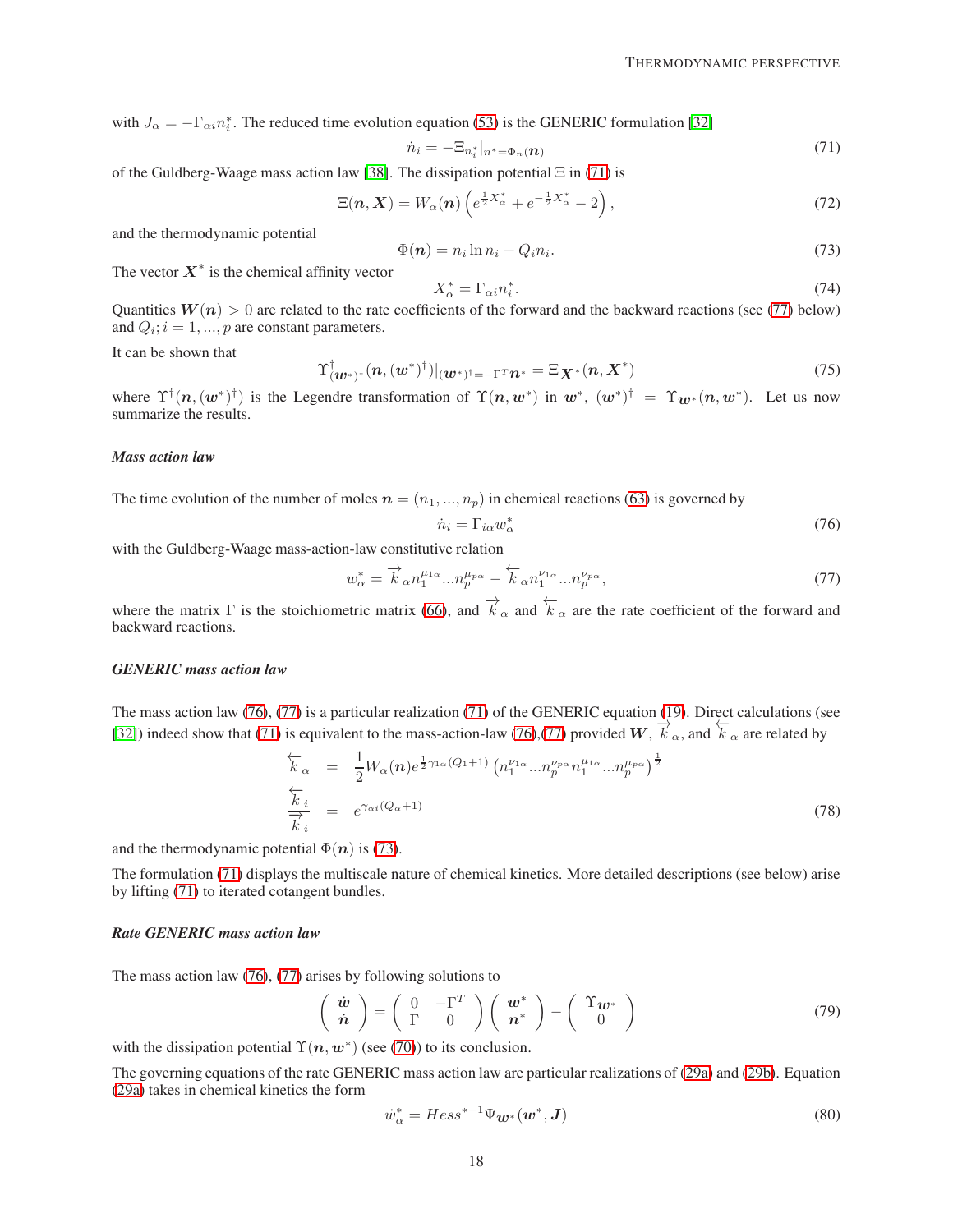with the rate thermodynamic potential

$$
\Psi(\boldsymbol{w}^*, \boldsymbol{J}) = \Upsilon(\boldsymbol{n}, \boldsymbol{w}^*) + w_\alpha^* J_\alpha \tag{81}
$$

with  $J_{\alpha} = -\Gamma_{\alpha i} n_i^*$  and with  $Hess^{*-1}$  that is the Hessian of the inverse of the Legendre transformation in the variable w of the thermodynamic potential  $\Phi(n, w)$ . Equation [\(29b\)](#page-9-3) takes in chemical kinetics the form [\(76\)](#page-17-2).

#### *Onsager's variational principle for the mass action law*

If we ignore details of the time evolution in the rate GENERIC and limit ourselves only on its final destination, then the rate GENERIC becomes Onsager's variational principle

<span id="page-18-1"></span>
$$
(\Upsilon(n,v) + v_{\alpha}J_{\alpha})v = 0. \tag{82}
$$

The fluxes  $\hat{v}(J)$  obtained by solving [\(82\)](#page-18-1) determine then the mass-action-law time evolution

$$
\dot{n}_i = \Gamma_{i\alpha} v_\alpha. \tag{83}
$$

In order to simplify the notation in the formulation of Onsager's variational principle, we have replaced  $w^*$  appearing in the formulation of the rate GENERIC by  $v$ . Moreover, when we also follow the established terminology used in Onsager's variational principle, the rate dissipation potential  $\Psi$  can be called a Rayleighian.

One of the important advantages of the rate GENERIC extension of the mass action law (and consequently also of its formulation in terms of Onsager's variational principle) is a possibility to include in a simple way external forces and internal constraints. They enter as extra terms in the Rayleighian. We intend to develop this type of applications in a future work.

#### <span id="page-18-0"></span>4.2 Rate kinetic theory

In this illustration we remain in chemical kinetics but we bring it to the kinetic theory of dilute gases. We restrict our analysis to homogeneous gases in which the one particle distribution function  $f(r, v)$  is independent of r. Following Boltzmann's insight [\[3\]](#page-20-0), the events in the time evolution of dilute gases that are most consequential for the overall appearance of the phase portrait are binary collisions. This type of interactions can be seen [\[73\]](#page-23-5) (see also [\[28\]](#page-21-9),[\[24\]](#page-21-26)) as chemical reactions. Consequently, we can use chemical kinetics to investigate the time evolution of dilute gases.

In this application of chemical kinetics, the number of components as well as the number of chemical reactions representing binary collisions are infinite. The components  $\hat{A}$  are labeled by the particle momentum v (with unit mass); the index  $i \in \mathbb{Z}$ ;  $i = 1, ..., p$  is thus replaced by  $v \in \mathbb{R}^3$ , the components  $\mathbb{A}_i$ ;  $i = 1, ..., p$  become  $\mathbb{A}(v)$ ,  $v \in \mathbb{R}^3$ , and the number of moles  $n_i$  becomes one particle distribution function

$$
y = f(v). \tag{84}
$$

The chemical reactions are binary collisions. The component  $A(v)$  enters a binary collision with a partner component  $\mathbb{A}(v_1)$ . The two components  $\mathbb{A}(v')$  and  $\mathbb{A}(v'_1)$  are then the outcome of the collision. The fluxes

<span id="page-18-3"></span>
$$
x = g(\boldsymbol{v}, \boldsymbol{v}', \boldsymbol{v}_1, \boldsymbol{v}'_1) \tag{85}
$$

of the collisions are four-particle distribution functions. The indistinguishability of the particles implies two symmetries: (i)  $g(v, v', v_1, v'_1)$  is symmetric with respect to the exchange of the particle with its partner in the collision, i.e. with respect to the transformation  $(v, v') \implies (v_1, v_1')$ , and (ii)  $g(v, v', v_1, v_1')$  is antisymmetric with respect to the exchange of particles entering and leaving the collision, i.e. with respect to the transformation  $(v, v_1) \leftrightarrow (v', v'_1)$ . The momenta  $(v, v', v_1, v'_1)$  are moreover constrained by the momentum and the energy conservation

<span id="page-18-2"></span>
$$
\begin{array}{rcl}\n\mathbf{v} + \mathbf{v}_1 & = & \mathbf{v}' + \mathbf{v}'_1 \\
\mathbf{v}^2 + \mathbf{v}_1^2 & = & (\mathbf{v}')^2 + (\mathbf{v}'_1)^2\n\end{array} \tag{86}
$$

in the collisions.

From the physical point of view, collisions are results of Newtonian mechanics. By considering them as results of "chemical reactions", we are keeping only the conservations [\(86\)](#page-18-2) while ignoring all other details of mechanics, including the inertia. By adopting the fluxes [\(85\)](#page-18-3) in chemical reactions as independent state variables, we are in fact bringing the inertia back at least partially.

In order to adapt the rate chemical kinetics discussed in Section [4.1](#page-16-1) to rate kinetic theory, we introduce state space M with elements  $F =$  $\int$   $f(v)$  $g(v,v_1,v',v_1')$  $\setminus$ and the scalar product

$$
\langle F, \hat{F} \rangle = \int dv f(v) \hat{f}(v) + \int dv \int dv_1 \int dv' \int dv'_1 g(v, v_1, v', v'_1) \hat{g}(v, v_1, v', v'_1).
$$
 (87)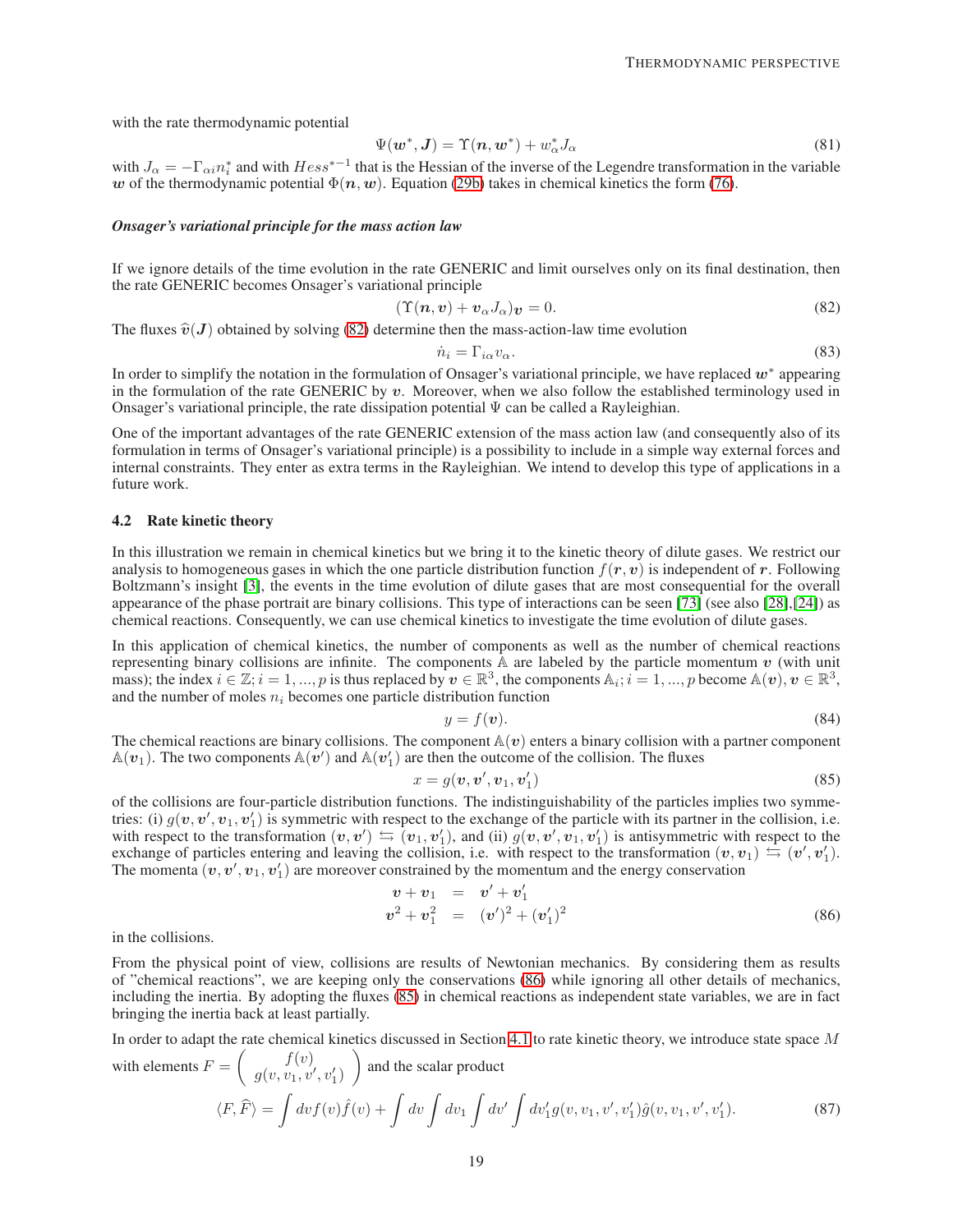The functions g are symmetric with respect to the exchange of  $(v, v')$  with  $(v_1, v'_1)$  (interchanging the particles) and antisymmetric with respect to the exchange of  $(v, v_1)$  with  $(v', v'_1)$  (swapping pre-collision and post-collision states). Next, we introduce an operator  $\mathbb{D} = \mathbb{D}^{(1)} \mathbb{D}^{(1)}$ , where  $\mathbb{D}^{(1)}$  and  $\mathbb{D}^{(1)}$  act on functions  $\phi(v, v_1, v', v'_1)$  as follows:

$$
\mathbb{D}^{(1)}\phi(v,v_1,v',v'_1) = \frac{1}{2} \left( \phi(v,v_1,v',v'_1) + \phi(v_1,v,v'_1,v') \right)
$$
(88a)

$$
\mathbb{D}^{(1)}\phi(v,v_1,v',v'_1) = \frac{1}{2} \left( \phi(v,v_1,v',v'_1) - \phi(v',v'_1,v,v_1) \right). \tag{88b}
$$

The rate GENERIC mass action law [\(79\)](#page-17-4) becomes the rate GENERIC kinetic equation

$$
\begin{pmatrix}\n\frac{\partial f(\boldsymbol{v})}{\partial t} \\
\frac{\partial g(\boldsymbol{v},\boldsymbol{v}_1,\boldsymbol{v}',\boldsymbol{v}_1')}{\partial t}\n\end{pmatrix} = \mathbb{L}\begin{pmatrix}\nf^*(\boldsymbol{v}) \\
g^*(\boldsymbol{w},\boldsymbol{w}_1,\boldsymbol{w}',\boldsymbol{w}_1')\n\end{pmatrix} - \begin{pmatrix}\n0 \\
-\frac{1}{4}\Upsilon_{g^*(\boldsymbol{v},\boldsymbol{v}_1,\boldsymbol{v}',\boldsymbol{v}_1')}(f,g^*)\n\end{pmatrix}
$$
\n(89)

with

<span id="page-19-1"></span>
$$
\mathbb{L} = \begin{pmatrix} 0 & \int d\boldsymbol{v}_1 \int d\boldsymbol{v}' \int d\boldsymbol{v}'_1 \mathbb{D} \\ -\mathbb{D} & 0 \end{pmatrix}.
$$
 (90)

The dissipation potential  $\Upsilon(f, g^*)$  satisfies the requirements [\(9\)](#page-4-5) and in addition  $\Upsilon(f, g^*) = 0$  if the constraint [\(86\)](#page-18-2) does not hold. Its form

<span id="page-19-3"></span>
$$
\Upsilon(f,g^*) = \int dv \int dv' \int dv_1 \int dv'_1 \left(2g^* \operatorname{arcsinh}(g^*/4W(f)) - 8W(f)\sqrt{1 + (g^*/4W(f))^2}\right) \tag{91}
$$

is found from the requirement that the reduced time evolution governed by [\(53\)](#page-12-3) is the Boltzmann kinetic equation [\(8\)](#page-4-1) where

$$
\Xi(f, f^*) = \int_{\Omega} \langle \mathbf{w} \rangle \, d\mathbf{v} \int_{\Omega} \langle \mathbf{v} \rangle \, d\mathbf{w} W(f, \mathbf{v}, \mathbf{w}) \left[ e^{X^*(f^*)/2} + e^{-X^*(f^*)/2} - 2 \right] \tag{92}
$$

with  $W > 0$ . W equals zero if the constraints [\(86\)](#page-18-2) do not hold, and W is symmetric with respect to the exchange of v with  $v_1$  and  $v'$  with  $v'_1$  and with respect to the exchange of  $(v, v_1)$  with  $(v', v'_1)$ . The entropy  $S(f)$  is the Boltzmann entropy

$$
S(f) = -\int dv f(v) \ln f(v)
$$
\n(93)

and  $f^*(v) = S_f(v)$ .

The operator  $\mathbb L$  in [\(90\)](#page-19-1) plays in kinetic theory the same role as the operator

<span id="page-19-2"></span>
$$
\left(\begin{array}{cc} 0 & -\Gamma^T \\ \Gamma & 0 \end{array}\right) \tag{94}
$$

in [\(79\)](#page-17-4). Direct calculations show that both these operators are skew symmetric. Moreover, since none of the bivectors depends on the state variables, their Lie derivative with respect to the Hamiltonian vector field is zero, which means that they satisfy Jacobi identity [\[19\]](#page-21-27). In other words, the bivectors form Poisson brackets.

One way to examine the Poisson bracket [\(94\)](#page-19-2) may be done in Lie algebroid framework. A Lie algebroid is a vector bundle and not necessarily asking that the dimension of the fibers and the base manifold are the same [\[11,](#page-21-28) [50,](#page-22-28) [74\]](#page-23-6). The dual bundle of a Lie algebroid is a Poisson manifold. The bracket [\(94\)](#page-19-2) is an example for such a geometry.

#### *Boltzmann equation in GENERIC*

The time evolution of  $f(v)$  is governed by [\[3\]](#page-20-0)

<span id="page-19-0"></span>
$$
\frac{\partial f(\mathbf{r}, \mathbf{v})}{\partial t} = \int d\mathbf{v}' \int d\mathbf{v}_1 \int d\mathbf{v}'_1 \mathcal{W}(f, \mathbf{v}, \mathbf{v}', \mathbf{v}_1, \mathbf{v}'_1) (f(\mathbf{v}') f(\mathbf{v}'_1) - f(\mathbf{v}) f(\mathbf{v}_1)) \tag{95}
$$

where  $W(f, v, v', v_1, v'_1) = 2W(f, v, v', v_1, v'_1)/\sqrt{f(v)f(v')f(v_1)f(v'_1)}$ , see [\[64\]](#page-22-29) for details of the calculation. The GENERIC form [\[28\]](#page-21-9) [\(8\)](#page-4-1) of the Boltzmann equation [\(95\)](#page-19-0) addresses the multiscale nature of its solutions. The entropy inequality [\(14\)](#page-5-2) points to reduced descriptions (in particular to the equilibrium thermodynamics), and the lifts discussed in Part I [\[17\]](#page-21-2) and Section [3](#page-8-0) point to more microscopic extensions.

#### *Rate GENERIC Boltzmann equation*

Within the rate GENERIC, we moreover obtain that

$$
\frac{\partial g^*(\boldsymbol{v}, \boldsymbol{v}_1, \boldsymbol{v}', \boldsymbol{v}_1')}{\partial t} = Hess^{*-1} \Psi(f, g^*)_{g^*(\boldsymbol{v}, \boldsymbol{v}_1, \boldsymbol{v}', \boldsymbol{v}_1')} \tag{96}
$$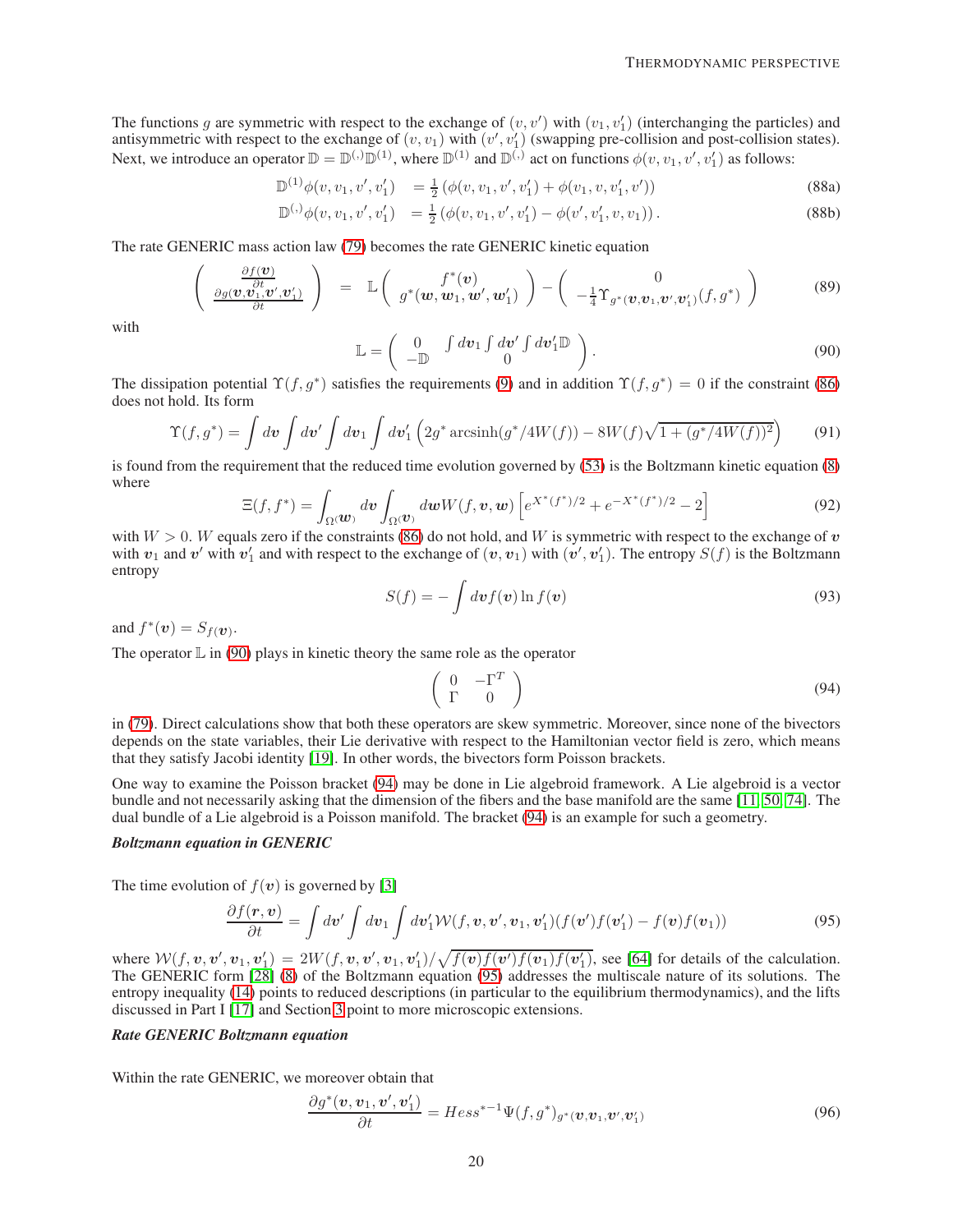where

$$
\Psi(f,g^*) = \int d\mathbf{v} \int d\mathbf{v}_1 \int d\mathbf{v}' \int d\mathbf{v}'_1(g^*(\mathbf{v},\mathbf{v}_1,\mathbf{v}',\mathbf{v}'_1) \times (-f^*(\mathbf{v}') - f^*(\mathbf{v}'_1) + f^*(\mathbf{v}) + f^*(\mathbf{v}_1)) - \Upsilon(f,g^*)
$$
\n(97)

with the dissipation potential  $\Upsilon(f, g^*)$  given in [\(91\)](#page-19-3).

#### *Onsager's variational principle for the Boltzmann equation*

Finally, Equation [\(43\)](#page-11-1) reads

$$
\Psi(f, g^*)_{g^*}(\boldsymbol{v}, \boldsymbol{v}_1, \boldsymbol{v}', \boldsymbol{v}_1') = 0 \tag{98}
$$

and Equation [\(41\)](#page-11-0)

$$
\frac{\partial f(\boldsymbol{v})}{\partial t} = \int d\boldsymbol{v}_1 \int d\boldsymbol{v}' \int d\boldsymbol{v}'_1 g^*(\boldsymbol{v}, \boldsymbol{v}_1, \boldsymbol{v}', \boldsymbol{v}'_1). \tag{99}
$$

## 5 Concluding Remarks

In this paper we make a passage from the maximum entropy principle (MaxEnt) to Onsager's variational principle. We begin by providing MaxEnt with its dynamical basis. The maximization of the entropy is made by following the GENERIC time evolution to its conclusion. From the physical point of view, the GENERIC time evolution is a mathematical formulation of the zero law of thermodynamics. The GENERIC time evolution describes the preparation of macroscopic systems to equilibrium states at which their behavior is found to be well described by the classical equilibrium thermodynamics.

Next, we lift the GENERIC dynamics to the rate GENERIC dynamics that generates the time evolution on the iterated cotangent bundle. From the physical point of view, such lift is a passage from dynamics in the state space to dynamics in the vector fields that generate the time evolution in the state space. The extremization made in Onsager's variational principle is the passage made by following the rate GENERIC time evolution to its conclusion. The rate GENERIC provides thus the dynamical basis to Onsager's variational principle. The Onsager variational principle becomes one of the consequences of the rate GENERIC. The main advantage of the rate GENERIC over GENERIC is the enlargement of applicability. The rate GENERIC is applicable also in the presence of external forces and internal constraints that prevent approach to equilibrium and thus make GENERIC inapplicable.

As illustrations, we have developed rate lifts of the mass action law and the Boltzmann kinetic equation (and thus also their Onsager's variational formulations) as two particular realizations of the rate GENERIC.

# <span id="page-20-7"></span>References

- [1] A. A. Agrachev. Well-posed infinite horizon variational problems on a compact manifold. *Proceedings of the Steklov Institute of Mathematics*, 268(1):17–31, 2010.
- <span id="page-20-3"></span>[2] V. Arnold. Sur la géometrie différentielle des groupes de lie de dimension infini et ses applications dans l'hydrodynamique des fluides parfaits. *Annales de l'institut Fourier*, 16(1):319–361, 1966.
- <span id="page-20-5"></span><span id="page-20-0"></span>[3] L. Boltzmann. *Vorlesungen über Gastheorie, I Teil.* Barth, Leipzig, Germany, 1896.
- [4] M. Bulíček, J. Málek, and V. Průša. Thermodynamics and stability of non-equilibrium steady states in open systems. *Entropy*, 21(7), 2019.
- <span id="page-20-4"></span>[5] J. Cahn and J. Hilliard. Free energy of a nonuniform system. Interfacial free energy. *Journal of Chemical Physics*, 28(258), 1958.
- <span id="page-20-1"></span>[6] H. Callen. *Thermodynamics: an introduction to the physical theories of equilibrium thermostatics and irreversible thermodynamics*. Wiley, 1960.
- <span id="page-20-2"></span>[7] S. Chapman, T. Cowling, D. Burnett, and C. Cercignani. *The Mathematical Theory of Non-uniform Gases: An Account of the Kinetic Theory of Viscosity, Thermal Conduction and Diffusion in Gases*. Cambridge Mathematical Library. Cambridge University Press, 1990.
- <span id="page-20-6"></span>[8] S. Chapman, T. Cowling, D. Burnett, and C. Cercignani. *The Mathematical Theory of Non-uniform Gases: An Account of the Kinetic Theory of Viscosity, Thermal Conduction and Diffusion in Gases*. Cambridge Mathematical Library. Cambridge University Press, 1990.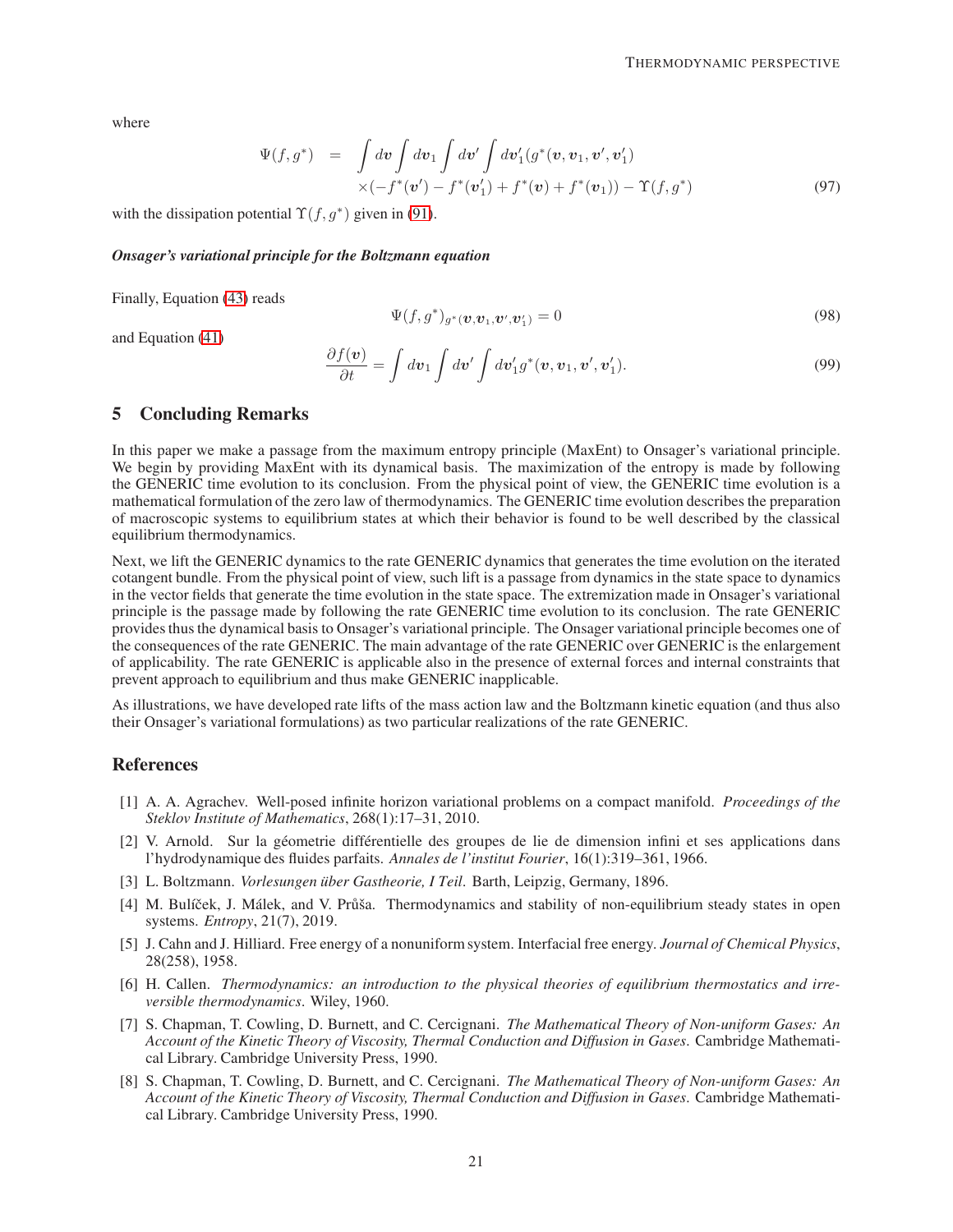- <span id="page-21-1"></span>[9] F. Chinesta, E. Cueto, M. Grmela, B. Moya, and M. Pavelka. Learning physics from data: a thermodynamic interpretation. In F. B. . F. Nielsen, editor, *Geometric Structures of Statistical Physics, Information Geometry, and Learning, (SPIGL'20, Les Houches, France, July 27–31)*, volume 361 of *Springer Proceedings in Mathematics & Statistics*. Springer, 2021.
- <span id="page-21-6"></span>[10] A. Clebsch. Uber die Integration der Hydrodynamische Gleichungen. ¨ *Journal fur die reine und angewandte ¨ Mathematik*, 56:1–10, 1895.
- <span id="page-21-28"></span>[11] P. Dazord and D. Sondaz. Vari´et´es de poisson, algebro¨ıdes de lie. In *Travaux du Seminaire Sud-Rhodanien de ´ Geom ´ etrie, I ´* , volume 88 of *Publ. Dep. Math. Nouvelle S ´ er. B ´* , pages 1–68. Univ. Claude-Bernard, Lyon, 1988.
- <span id="page-21-17"></span><span id="page-21-16"></span>[12] S. R. de Groot and P. Mazur. *Non-equilibrium Thermodynamics*. Dover Publications, New York, 1984.
- [13] L. Desvillettes and C. Villani. On the trend to global equilibrium for spatially inhomogeneous kinetic systems: The Boltzmann equation. *Inventiones mathematicae*, 159:245–316, 2005.
- <span id="page-21-8"></span><span id="page-21-4"></span>[14] M. Doi. Onsager's variational principle in soft matter. *Journal of Physics: Condensed Matter*, 23(284118), 2011.
- [15] I. E. Dzyaloshinskii and G. E. Volovick. Poisson brackets in condense matter physics. *Annals of Physics*, 125(1):67–97, 1980.
- <span id="page-21-14"></span>[16] O. Esen, M. Grmela, H. Gŭmral, and M. Pavelka. Lifts of symmetric tensors: Fluids, plasma, and grad hierarchy. *Entropy*, 21(9):907, 2019.
- <span id="page-21-2"></span>[17] O. Esen, M. Grmela, and M. Pavelka. On the role of geometry in statistical mechanics and thermodynamics i: Geometric perspective, 2022.
- <span id="page-21-27"></span><span id="page-21-22"></span>[18] O. Esen and S. Sütlü. Matched pair analysis of the vlasov plasma. *Journal of Geometric Mechanics*, 2021.
- <span id="page-21-21"></span>[19] M. Fecko. *Differential Geometry and Lie Groups for Physicists*. Cambridge University Press, 2006.
- [20] J. Gibbons, D. Holm, and C. Tronci. Geometry of vlasov kinetic moments: A bosonic Fock space for the symmetric schouten bracket. *Phys. Lett. A*, 372:4184–4196, 2008.
- <span id="page-21-7"></span><span id="page-21-3"></span>[21] J. W. Gibbs. *Collected Works*. Longmans; Green and Comp. New York, 1984.
- <span id="page-21-5"></span>[22] V. Ginzburg and L. Landau. On the theory of superconductivity. *Zhur. Eksp. Theor. Fiz.*, 20:1064–1082, 1950.
- [23] A. Gorban and I. Karlin. *Invariant Manifolds for Physical and Chemical Kinetics*. Lecture Notes in Physics. Springer, 2005.
- <span id="page-21-26"></span>[24] A. Gorban and I. Karlin. Quasi-equilibrium closure hierarchies for the Boltzmann equation. *Physica A*, 360(2):325, 2006.
- <span id="page-21-18"></span><span id="page-21-15"></span>[25] H. Grad. *Commun. Pure Appl. Math.*, 2:311–407, 1949.
- <span id="page-21-10"></span>[26] H. Grad. On Boltzmann's H-theorem. *J. Soc. Indust. Math.*, 13(259277), 1965.
- <span id="page-21-9"></span>[27] M. Grmela. Bracket formulation of diffusion-convection equations. *Physica D*, 21:179–212, 198.
- [28] M. Grmela. Particle and bracket formulations of kinetic equations. *Contemporary Mathematics*, 28:125–132, 1984.
- <span id="page-21-13"></span>[29] M. Grmela. Thermodynamical lift of the nonlinear onsager-casimir vector field. In J. Harnad and J. Marsden, editors, *Proceedings of the Workshop on Hamiltonian Systems, Transformation Groups and Spectral Transform Methods, CRM, Univ. de Montreal*, pages 199–207. CRM Publisher, Montreal, 1990.
- <span id="page-21-23"></span><span id="page-21-0"></span>[30] M. Grmela. Complex fluids subjected to external influences. *J. Non-Newtonian Fluid. Mech.*, 96:221–254, 2001.
- [31] M. Grmela. Multiscale equilibrium and nonequilibrium thermodynamics in chemical engineering. *Advances in Chemical Engineering*, 39:76–128, 2010.
- <span id="page-21-25"></span>[32] M. Grmela. Fluctuations in extended mass-action-law dynamics. *Physica D Nonlinear Phenomena*, 241:976– 986, May 2012.
- <span id="page-21-19"></span>[33] M. Grmela. Externally driven macroscopic systems: Dynamics versus thermodynamics. *Journal of Statistical Physics*, 166(2):282–316, 2017.
- <span id="page-21-12"></span>[34] M. Grmela. GENERIC guide to the multiscale dynamics and thermodynamics. *J. Phys. Commun.*, 2(032001), 2018.
- <span id="page-21-24"></span><span id="page-21-20"></span>[35] M. Grmela. Multiscale thermodynamics. *Entropy*, 23(165), 2021.
- [36] M. Grmela, L. Hong, D. Jou, G. Lebon, and M. Pavelka. Hamiltonian and godunov structures of the grad hierarchy. *Physical Review E*, 95(033121), 2017.
- <span id="page-21-11"></span>[37] M. Grmela and H. C. Ottinger. Dynamics and thermodynamics of complex fluids. I. Development of a general formalism. *Phys. Rev. E*, 56:6620–6632, Dec 1997.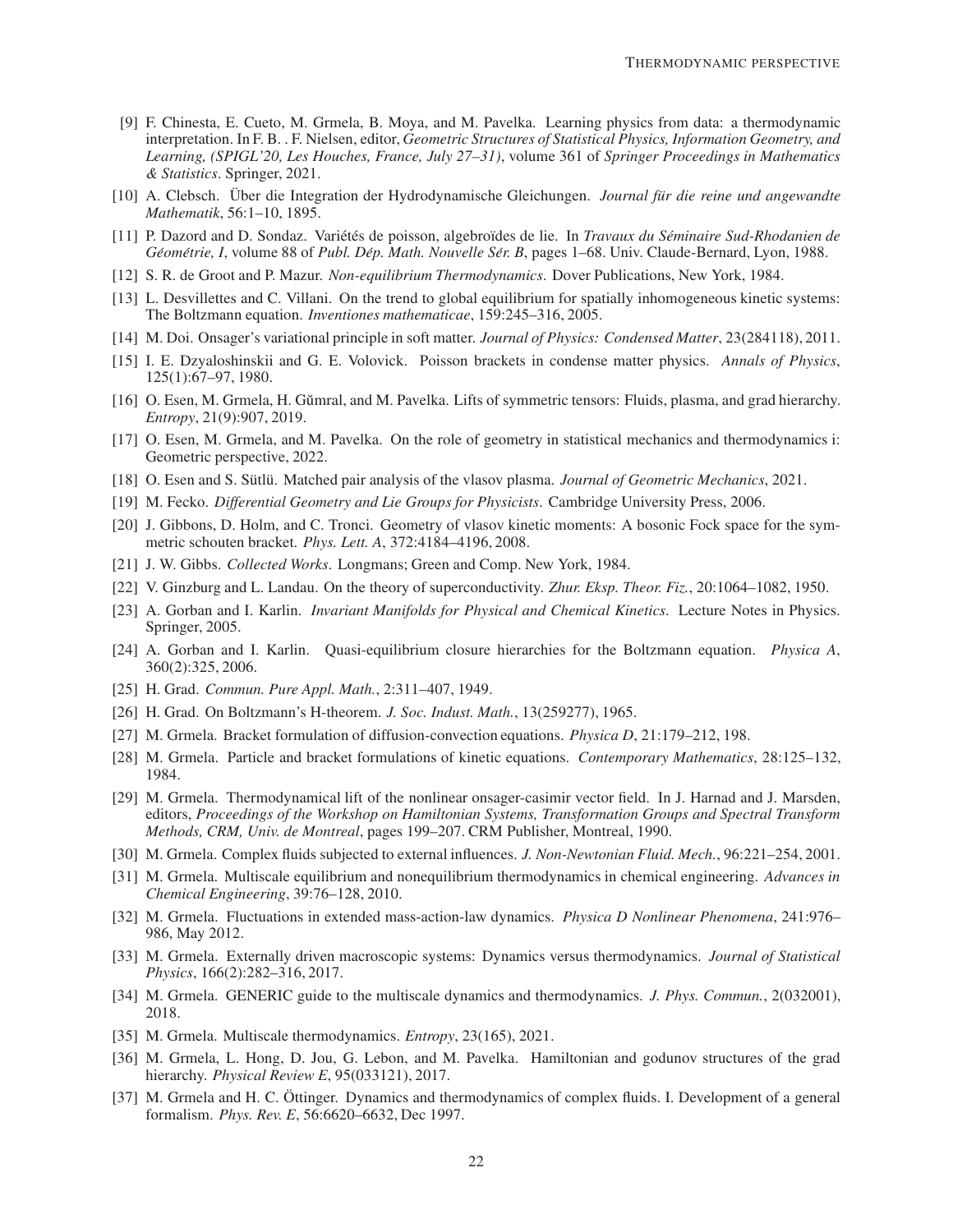- <span id="page-22-27"></span>[38] C. Guldberg and P. Waage. Concerning chemical affinity. *Erdmann's Journal für Practische Chemie*, 127(69-114), 1879.
- <span id="page-22-4"></span><span id="page-22-3"></span>[39] Z. Guo and G. Hou. Thermal wawe based on thermomass model. *Journal of Heat Transfer*, 132(072403), 2010.
- [40] I. Gyarmati. *Non-equilibrium thermodynamics: Field theory and variational principles*. Engineering science library. Springer, Berlin Heidelberg, 1970.
- <span id="page-22-26"></span><span id="page-22-0"></span>[41] R. Hermann. *Geometry, Physics and Systems*. Marcel Dekker, New York, 1984.
- [42] D. D. Holm and C. Tronci. Geodesic Vlasov equations and their integrable moment closures. *J. Geom. Mech.*, 1(2):181–208, 2009.
- <span id="page-22-18"></span>[43] A. Janečka and M. Pavelka. Non-convex dissipation potentials in multiscale non-equilibrium thermodynamics. *Continuum Mechanics and Thermodynamics*, 30(4):917–941, 2018.
- <span id="page-22-15"></span>[44] E. T. Jaynes. *Delaware Seminar in the Foundation of Physics, M. Bunge ed.*, chapter Foundations of probability theory and statistical mechanics. Springer New York, 1967.
- <span id="page-22-16"></span><span id="page-22-8"></span>[45] D. Jou, J. Casas-V´azquez, and G. Lebon. *Extended Irreversible Thermodynamics*. Springer-Verlag, New York, 4th edition, 2010.
- <span id="page-22-20"></span>[46] A. Kaufman. Dissipative hamiltonian systems: A unifying principle. *Physics Letters A*, 100(8):419–422, 1984.
- <span id="page-22-6"></span>[47] V. Klika, M. Pavelka, P. V´agner, and M. Grmela. Dynamic maximum entropy reduction. *Entropy*, 21(715), 2019.
- <span id="page-22-17"></span>[48] L. Landau and E. Lifschitz. *Statistical physics*. Number pt. 1 in Course of theoretical physics. Pergamon Press, 1969.
- [49] G. Lebon, D. Jou, and J. Vázquez. *Understanding Non-Equilibrium Thermodynamics: Foundations, Applications, Frontiers*. SpringerLink: Springer e-Books. Springer London, Limited, 2008.
- <span id="page-22-28"></span><span id="page-22-24"></span>[50] P. Libermann. Lie algebroids and mechanics. *Arch. Math. (Brno)*, 32(3):147–162, 1996.
- <span id="page-22-23"></span>[51] C. Maes and K. Netocny. Minimum entropy production principle. *Scholarpedia*, 8(7):9664, 2013. revision #134780.
- [52] J. Málek, K. Rajagopal, and K.Tøuma. A thermodynamically compatible model for describing the response of asphalt binders. *Int. J. Pavement Eng.*, 16(4):297, 2015.
- <span id="page-22-12"></span>[53] A. Mielke, M. A. Peletier, and D. R. M. Renger. On the relation between gradient flows and the large-deviation principle, with applications to Markov chains and diffusion. *Potential Analysis*, 41(4):1293–1327, 2014.
- <span id="page-22-13"></span>[54] A. Mielke, D. R. M. Renger, and M. A. Peletier. A generalization of Onsager's reciprocity relations to gradient flows with nonlinear mobility. *Journal of Non-equilibrium Thermodynamics*, 41(2), 2016.
- <span id="page-22-10"></span><span id="page-22-7"></span>[55] P. J. Morrison. Bracket formulation for irreversible classical fields. *Physics Letters A*, 100(8):423–427, 1984.
- [56] P. J. Morrison. A paradigm for joined hamiltonian and dissipative systems. *Physica D: Nonlinear Phenomena*, 18(1-3):410–419, 1986.
- <span id="page-22-1"></span>[57] R. Mrugala. Geometrical formulation of equilibrium phenomenological thermodynamics. *Rep. Math. Phys*, 14:419–427, 1978.
- <span id="page-22-5"></span><span id="page-22-2"></span>[58] L. Onsager. Reciprocal relations in irreversible processes. I. *Phys. Rev.*, 37:405–426, Feb 1931.
- <span id="page-22-21"></span>[59] L. Onsager. Reciprocal relations in irreversible processes. ii. *Phys. Rev.*, 38:2265–2279, Dec 1931.
- <span id="page-22-14"></span>[60] L. Onsager and S. Machlup. Fluctuations and irreversible processes. *Physical Review*, 91(6):1505–1512, 1953.
- <span id="page-22-9"></span>[61] H. Öttinger. *Beyond Equilibrium Thermodynamics*. Wiley, New York, 2005.
- [62] H. C. Öttinger and M. Grmela. Dynamics and thermodynamics of complex fluids. II. Illustrations of a general formalism. *Phys. Rev. E*, 56:6633–6655, Dec 1997.
- <span id="page-22-22"></span>[63] H. C. Öttinger, M. A. Peletier, and A. Montefusco. A framework of nonequilibrium statistical mechanics. i. role and types of fluctuations. *Journal of Non-Equilibrium Thermodynamics*, 46(1):1–13, 2021.
- <span id="page-22-29"></span><span id="page-22-19"></span>[64] M. Pavelka. *Thermodynamic analysis of processes in Hydrogen fuel cells*. PhD thesis, Charles University, 2015.
- [65] M. Pavelka, V. Klika, and M. Grmela. Time reversal in nonequilibrium thermodynamics. *Phys. Rev. E*, 90(062131), 2014.
- <span id="page-22-25"></span><span id="page-22-11"></span>[66] M. Pavelka, V. Klika, and M. Grmela. *Multiscale Thermo-Dynamics*. de Gruyter, Berlin, 2018.
- [67] M. Pavelka, V. Klika, and M. Grmela. Ehrenfest regularization of Hamiltonian systems. *Physica D: Nonlinear phenomena*, 399:193–210, 2019.